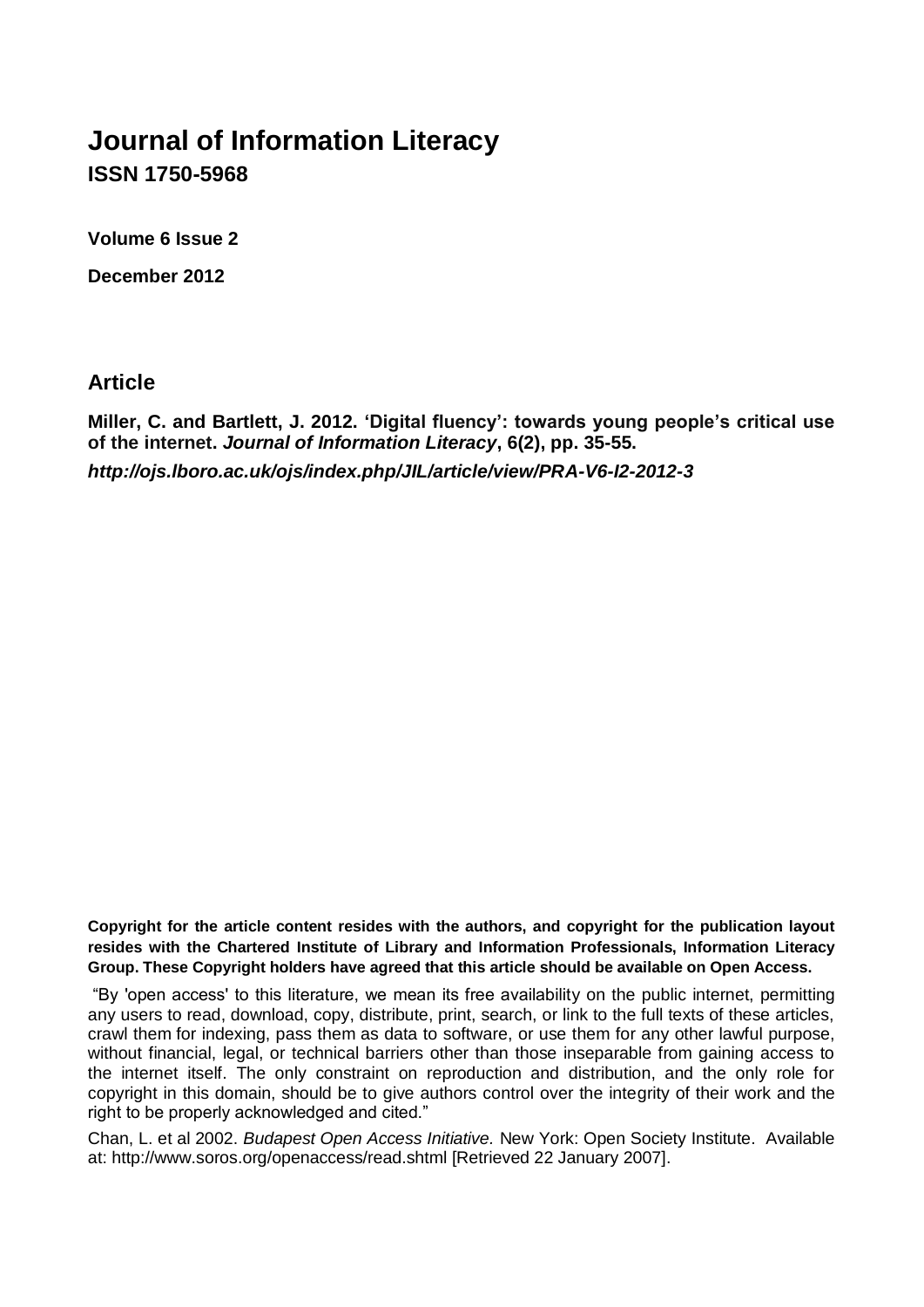# **'Digital fluency': towards young people's critical use of the internet**

**Carl Miller, Associate, Demos Email: carl.miller@demos.co.uk**

# **Jamie Bartlett, Head, Violence and Extremism Programme, Demos Email: jamie.bartlett@demos.co.uk**

## **Abstract**

The rise of the internet as the greatest source of information for people living in the UK today poses an acute challenge to the information literacy (IL) community. The amount and type of material available a mouse click away is both liberating and asphyxiating. There are more e-books, trustworthy journalism, niche expertise and accurate facts at our fingertips than ever before, but also mistakes, half-truths, propaganda and misinformation. This article presents research on how well young people are being equipped to meet the challenge of sorting good information from bad. It reviews current literature on the subject, and presents a new poll of over 500 teachers. With analysis supplemented by additional correspondence from librarians and other IL professionals, it argues that there is strong evidence that the web is fundamental to pupils' learning and lives, but that many are not careful, discerning users of the internet. They are unable to find the information they are looking for, or they trust the first thing they see. This makes them vulnerable to the pitfalls of ignorance, falsehoods, cons and scams. The article proposes the appropriate response to be to embed 'digital fluency' – a tripartite concept constituting critical thinking, net savviness and diversity – at the heart of learning, in order to create a pedagogical framework fit for the information consumption habits of the digital age.

It should be noted that both authors recognise the importance of non-teaching information literacy professionals in these debates. They recognise that the poll's focus on teachers was too narrow, and have endeavoured, subsequent to the poll, to consult more widely in their research.

# **Keywords**

information literacy; digital literacy; secondary education, primary education; children; teaching

# **1. Introduction**

In 2009, to celebrate the  $40<sup>th</sup>$  anniversary of the internet, the Defense Advanced Research Projects Agency (DARPA) released ten red weather balloons across nine American states. DARPA offered \$40,000 to whichever team could locate them all first (Wikipedia 2009). After just nine hours a team from Massachusetts Institute of Technology (MIT) had won by using Facebook and Twitter to spread the promise of reward for a correct location far and wide. As it intended, the competition showed the power of online techniques to acquire information quickly. From complex visual recognition algorithms trawling millions of images, to social media campaigns generating enough 'hype' or 'buzz' to influence tens of thousands, all the contenders focused on online strategies. It was the only way to be in the running.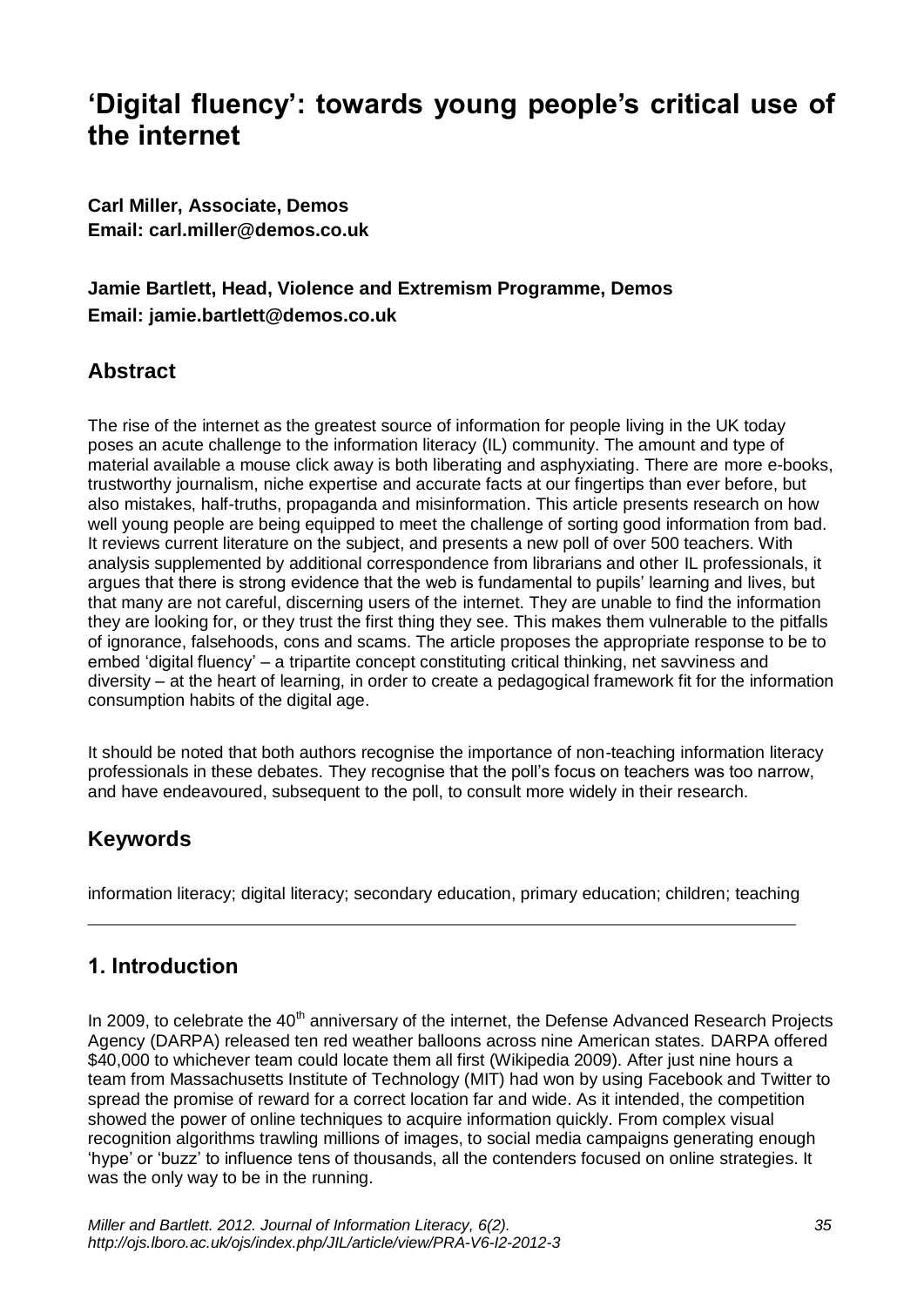The crucial lesson, however, was revealed in the post-mortem. The leading teams agreed the main difficulty was not getting hold of good information but knowing what information to trust. The MIT team received more than 200 submissions of balloon sightings, only 30 or 40 of which turned out to be accurate (Tang 2011). Some were genuine mistakes (oddly, a large red non-DARPA balloon happened to be hanging over Royal Oak, Michigan, on the same day), while others were deliberate – there were false reports and faked photographs, even sophisticated 'leaks' from other teams.

This article is about what this lesson – that the effective use of the internet is staked on distinguishing good information from bad - means for the IL community, and how it can respond. It begins by discussing the novel literacy challenges of the digital world. It goes on to present two bodies of research, both examining the contemporary state of digital fluency in the UK. First, a literature review of recent publications containing evidence of the state of digital literacy in the UK at the time of writing. Second, a survey of 509 primary and secondary school teachers in England and Wales about their views on their pupils' ability to critically engage with online information, and how this ability might be taught in school. Using this research, the article builds the case for the tripartite concept of 'digital fluency' as the body of competencies and knowledge necessary to critically engage with online content yet one which many young people do not have. It concludes that, given the importance of the internet as a source of information that influences many consequential, even life-changing decisions that young people will make, there must be a shift to place digital fluency at the heart of learning.

# **2. The information literacy challenge of the digital age**

The internet is fast becoming the most important source of information for people living in the UK. In 2009, 91 per cent of people checked a fact online, 90 per cent investigated topics of personal interest and 71 per cent looked up the definition of a word (Dutton, Helsper and Gerber 2009). We use it to inform the most consequential decisions that we take, from advice about health problems to who to vote for (Smith 2011). It is central to forming our world-views, our attitudes, and our beliefs.

The sheer amount of information available to make these decisions is entirely unprecedented. When we go online, we can choose from over 250 million different websites, and 150 million blogs. Over 25 billion tweets were sent in 2010, four billion images are hosted on Flickr, and 24 hours of YouTube footage is uploaded every minute. Last year alone, the content created was several million times more than the amount of information in every book ever written (Palfrey and Gasser 2009).

Much of this content consists of trustworthy journalism, niche expertise, and accurate information. But this information is amply companioned with lazy mistakes, selective half-truths, deliberate propaganda, misinformation, disinformation and general nonsense. An estimated 89 per cent of the 107 trillion emails sent in 2010 were spam-related (Cantone 2011). By 2009, the Simon Wiesenthal Centre was already warning about the rise of extremist activity on the internet as 'hate 2.0'. The Centre (Emery 2009) estimated that the number of hate and terrorist websites had grown by a third that year, to over 8,000. They particularly pointed out the explosive growth and potential influence of such groups on social media, especially Facebook groups.

The personal and social contribution of this vast and rapidly increasing corpus of information is staked on how easily and effectively information and disinformation can be disentangled. The key to harnessing and exploiting the internet is to spot the fakes: to know how to tell the truth from the lies, and how to negotiate the grey areas of comment, opinion and propaganda in between. The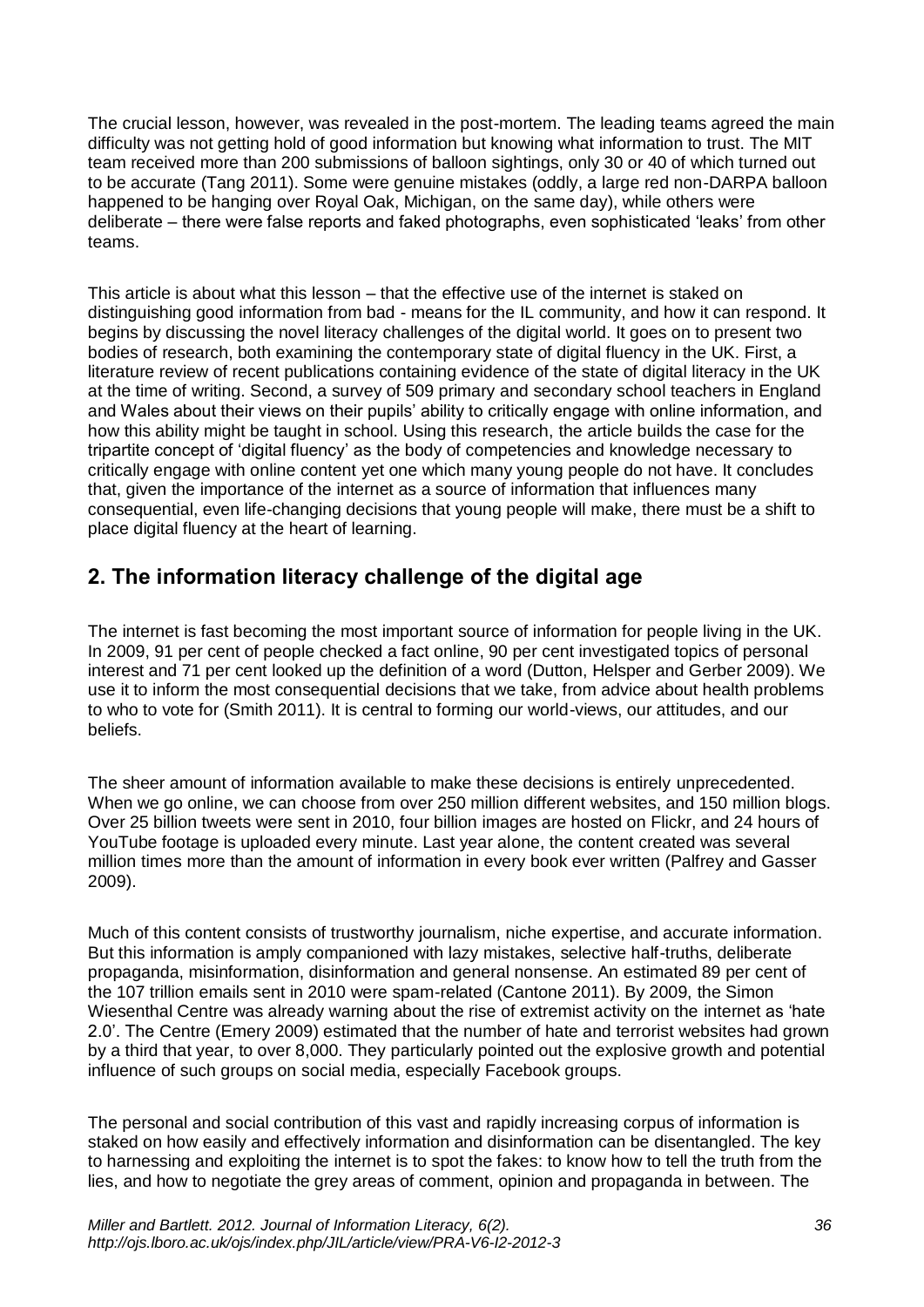key challenge is that the specific nature of the internet makes telling the difference between viable and unviable truth claims particularly difficult. Many of the processes and strategies we use to do this offline either no longer apply, or have become more difficult and less reliable:

*Anonymity and the pedigree problem:* No single person knows enough about every subject to make direct judgments about the truth or falsehood of every claim made. In a complex and specialised world, and often without the first-hand knowledge ourselves, we must believe information because of who provides it. John Hardwig (1991) calls this the 'novice/expert problem'. However, much of the discussion on the internet occurs under the cloak of anonymity, or where identity (and therefore authority) can be easily faked.

*Absence of gatekeepers*: As a society, we sometimes create social epistemological structures and processes to order and categorise information according to its value and 'truth'. The peer-reviewed academic journal and the edited school textbook act as gatekeepers, at least in theory expertly posing certain tests of veracity before content is permitted into the public sphere. Especially since the explosion of 'Web 2.0' and usergenerated content, these helpful mediators are, to a much greater extent, absent online.

*Generational divide:* Parents are typically the main guardians of information for their children. With the internet, this supervision is often absent: 48 per cent of parents think their child knows more than them about the internet, rising to 70 per cent of parents of 12- 15 year olds (Ofcom 2011, p.59).

*Pseudo-sites and propaganda:* Many websites are not what they seem and some are created for nefarious purposes and are specifically designed to appear trustworthy. For example, the website www.martinlutherking.org purports to present 'a true historical examination' and a 'resource for students and teachers' (Stormfront, 2012) of Martin Luther King, Jr. The website, however, is a veiled attack on King's reputation and is hosted by the White supremacist group StormFront.

*Use of imagery:* Image manipulation techniques are increasingly allowing misinformation to be powerfully and attractively packaged. Decisions about information quality are often based on site design, rather than more accurate checks: 15 per cent of 12-15 year olds don't consider the veracity of search term results and just visit the sites they 'like the look of' (Bartlett and Miller, 2011, p.16).

*Echo chambers:* Our consumption of internet-borne information is increasingly mediated by 'filter bubbles' – algorithms used in increasingly personalised web services that, through guessing what the user would like to see, create an online universe for each of us populated by essentially agreeable information (Pariser 2011). Experts, including US academic Cass Sunstein (2009), argue that the consequence of only encountering information that corroborates a particular viewpoint is increasingly levels of polarisation, even radicalisation.

*'Skittering' and 'bouncing':* The way we consume information on the internet militates against critical, deep, single-source reading. We 'bounce', visiting only one to three pages from the thousands that are available, propelled along by powerful search engines. We also 'skitter', viewing more than reading. An article is on average viewed for around five minutes, and summaries are read much more than the full content. The user moves horizontally across the internet, with frequent and light contacts rather than progressively deeper research of a single source (Nicholas 2008). This is 'associative' rather than 'linear' thinking (Telegraph 2010, p.1).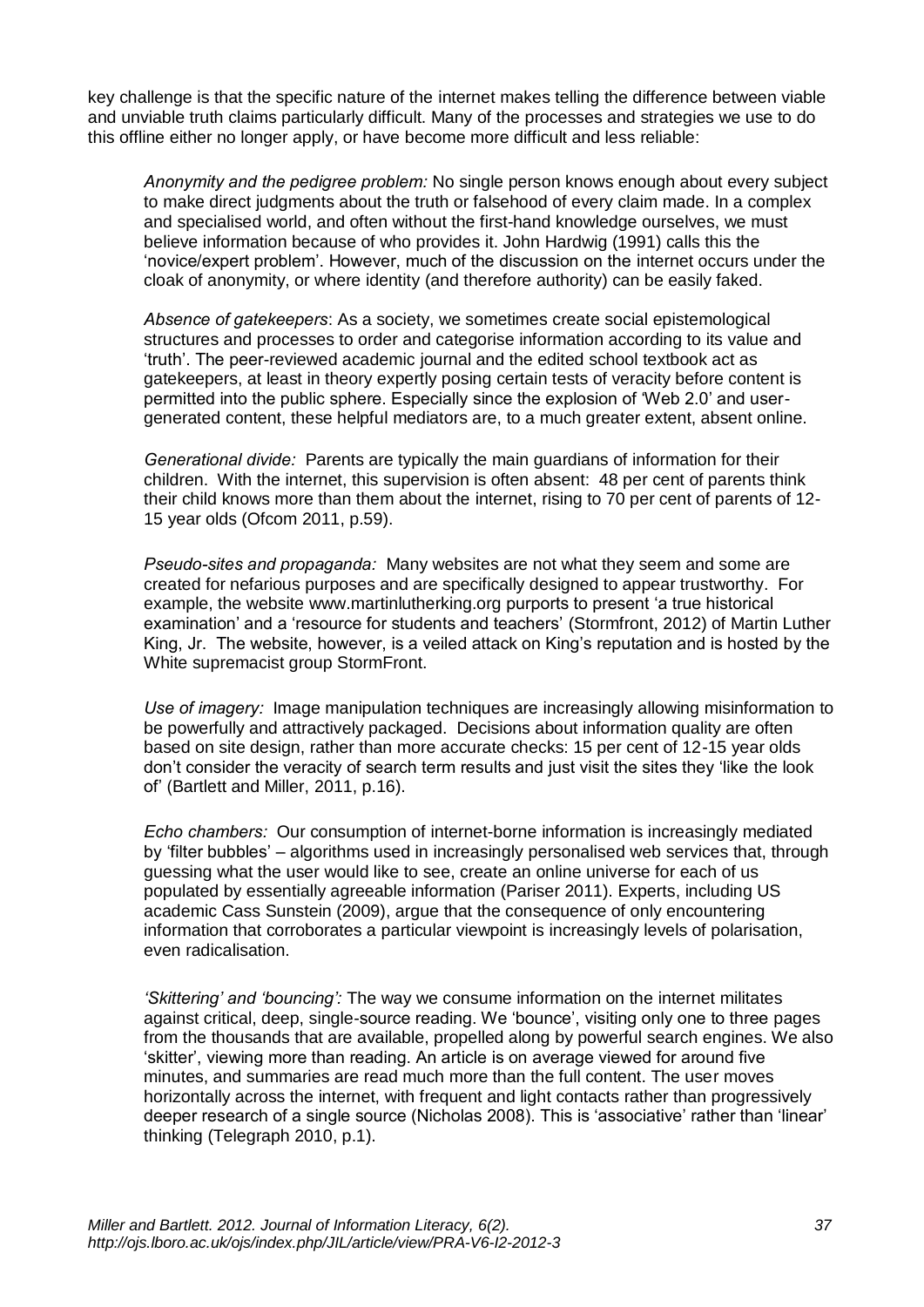The urgent challenge, therefore, for those with a stake in IL is that in less than two decades the internet has redrawn the way in which people find, consume, understand, share and produce information, and, as a consequence, has caused an explosion in available information of vastly differing quality.

# **2.1 Meeting this challenge: introducing digital fluency**

IL has persisted as a core concept of the library and information sciences for decades. Over this time, a number of IL frameworks have been proposed defining what IL is, and therefore what it means to be 'literate'. Whilst many share overlapping attributes and emphases, they nonetheless also often disagree. The 1989 definition from the American Library Association for instance emphasised 'knowing', 'identifying', 'finding', 'evaluating', 'organizing' and 'using' (American Library Association 1989) whilst the 1999 Seven Pillars Model of the UK Society of College, National and University Libraries (SCONUL) framework also included strategies for locating information and the ability to build upon existing information to create new knowledge (SCONUL 1999). This debate, essentially focussing on the boundaries of what IL is, has in recent years been especially driven by the explosion of digital, online and participatory media. The debate continues on the extent to which literacy frameworks – and therefore definitions of skills, knowledge and proficiencies - are now required to adequately capture literacy in online and especially participatory Web environments. Some digital literacy frameworks, such as Laura Gurak's, are transpositions of essentially unchanged IL frameworks onto a digital environment, with the emphasised abilities being those needed to locate, organise, understand, evaluate and analyse information using digital technology (Gurak 2001). Others, such as Thomas Mackey and Trudi Jacobson, argue that these frameworks were "all developed prior to the astonishing rise of social media and collaborative online communities, and do not fully address the information knowledge required to participate in these new environments" (Mackey and Jacobson 2011, p. 63). A profusion of different terms digital literacy, media literacy, cyberliteracy, visual literacy, information technology fluency – have emerged that reflect these different approaches to the problem of literacy online.

A second related yet distinct discussion exists on what specific and practical skills, bodies of knowledge, proficiences and competencies are needed to realise the generic capabilities laid out in literacy frameworks. Commonly addressed amongst all major accepted literacy framework definitions is the importance of criticality: the ability to judge, 'evaluate', 'analyse', or 'interpret' the veracity, bias, and integrity of the information that one encounters. The discussion of the skills that are practically needed to be a critical consumer of information has, also in recent years, also been framed and driven by the widespread adoption of online information technologies. It is within this second debate, and explicitly within the discussion of what Paul Gilster calls "the ability to make informed judgements about what you find on-line" (Gilster 1997, p.1) that this article intervenes.

It is this paper's suggestion that the epistemological hazards particular to the online realm require a new mixture of competencies. It collectively terms these skills 'digital fluency' rather than digital literacy to capture the cross-cutting, transecting nature of the skills required to meet the challenge of critical engagement with online information: traditional critical thinking skills, but also internetspecific technical knowledge and ICT-specfic competencies. The 'digital fluency' of this paper, and the 'digital literacy' of the information sciences community are therefore interrelated, yet insofar as the Association of College and Research Libraries (2000, p.2) is correct to suggest that "information literacy initiates, sustains and extends lifelong learning through abilities which may use technologies but are ultimately independent of them", digital fluency is not digital literacy. We suggest digital fluency, the applied and contemporary set of skills necessary to exercise one important aspect of IL - criticality - is, by definition, eminently rooted in digital technology.

Digital fluency has three components: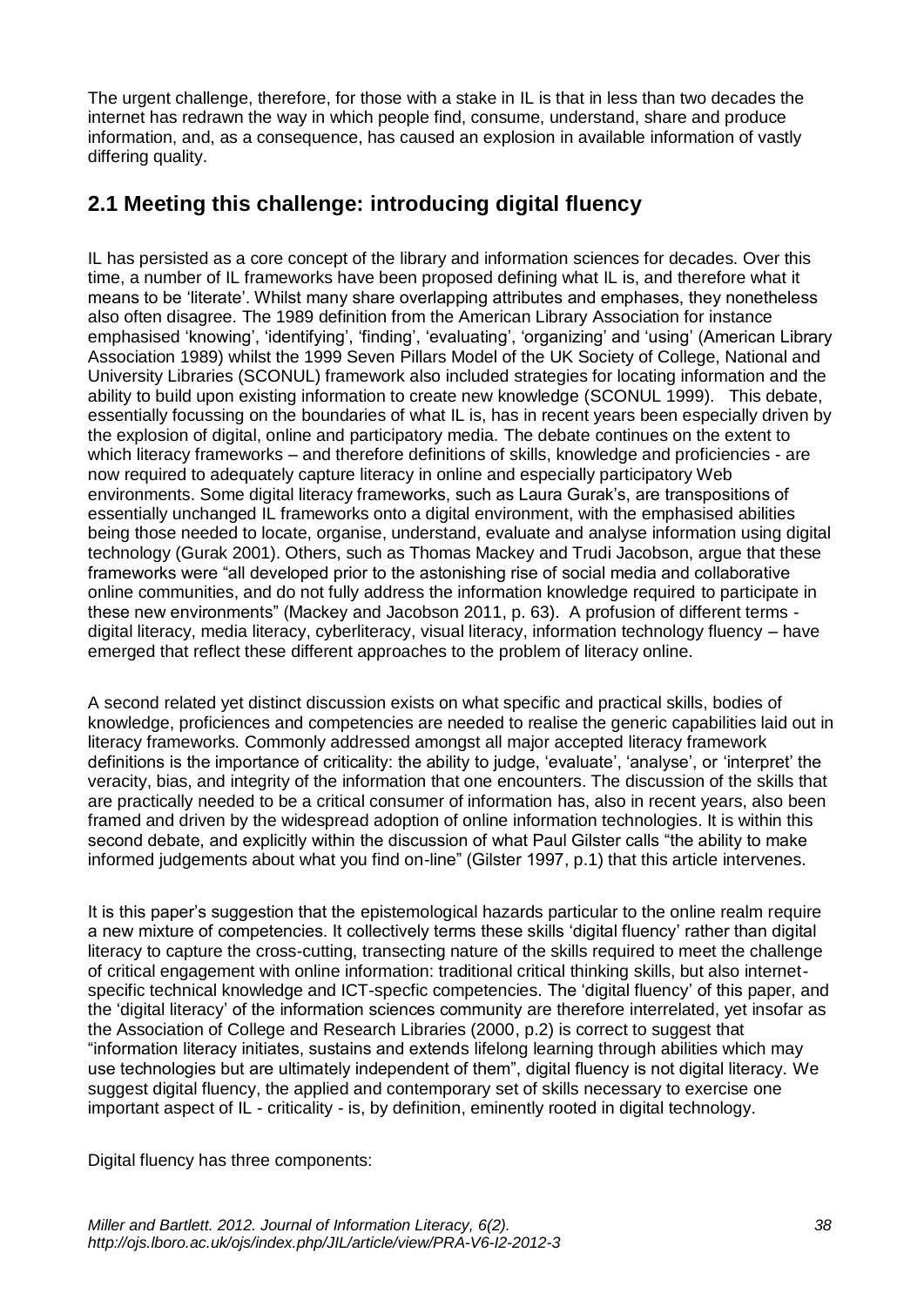*Net-savviness*, a practical understanding of the way the internet works, for instance: the basics of how search engines return results; how user-generated feedback functions; how websites are designed and built; how identity can be established and faked; how images and videos can be altered.

*Critical evaluative techniques*, the knowledge and use of basic checks, techniques and principles that can be applied to assess the trustworthiness and accuracy of information. These are both general critical thinking skills (such as whether users fact-check, triangulate sources, understand the difference between quality of evidence, search for provenance, or distinguish between different qualities of information) and specific online skills such as how filter programmes work, how to make videos and Wikipedia's process of peer editing.

*Diversity*, the extent to which users' online consumption is broad, varied and diverse. Do users access and consume different and competing pieces of information? Are they aware of the cognitive biases that we are exposed to? Can users identify the *a priori* ideological basis of a particular comment or opinion piece, and place it within the wider fabric of a debate? Are they aware of, and do they use, the websites that have grown up specifically to counter the urban legends, hoaxes and scams that the internet allowed to bloom? For example, www.snopes.com. In a crowdsourcing effort, people can enter the information they have heard online, and members of the snopes community research the claim. Of course, it is possible that this site contains disinformation too, but the site fully publishes all the research material used to investigate each claim that people can check for themselves. Checking controversial or extravagant claims against other sources, including debunking websites, should become second nature – as habitual as shredding your bills.

The rise of the internet as being the most important source of information, and especially social media as the vehicle whereby people filter and select the information that they encounter, has introduced a number of new difficulties specific to the digital world. The essence of digital fluency is to make core critical thinking and IL skills relevant to the new IL challenges of this environment. This is why digital fluency combines old techniques – those classic skills necessary for any critical engagement with information – with new and specific knowledge bases about how the internet works, and how, given how it works, it can inadvertently deceive or be deliberately used to deceive.

# **3. The digital fluency of young people in the UK: literature review**

An extensive literature review of current evidence sets out the state of digital fluency in the UK. Firstly, an explicit statement of purpose was constructed: to review the evidence of the current ability of young people (broadly understood to be 12-18, but interpreted flexibly) to critically engage with information they encounter online. Search terms were built by researchers based on an initial informal survey and naturally expanded throughout the literature review. Searches were conducted across a number of platforms, including Google Scholar, JSTOR, the Education Information Gateway, the Social Science Citation Index, JISC and MIMAS. A number of sources containing non-peer reviewed sources were also searched, including the direct communications of research providers (such as Pew), current affairs news hubs such as the BBC, and the personal websites and blogs of identified researchers in the relevant fields. A 'Really Simple Syndication' (RSS) aggregation was established using LexisNexis and targeted searches to ensure that information published during the research project would also be identified. No selection criteria was established regarding research design. The geographic criteria was widened to include papers from the US after it was noticed early in the research process that there was a paucity of recent research dealing specifically with digital IL in a UK context. It was therefore decided to include the US, which has a long tradition of work on media literacy and a number of important and relevant studies, in the review. In total, we examined 17 pieces of research, conducted in the UK (with some supplementary papers from the US) between 2005 and 2011.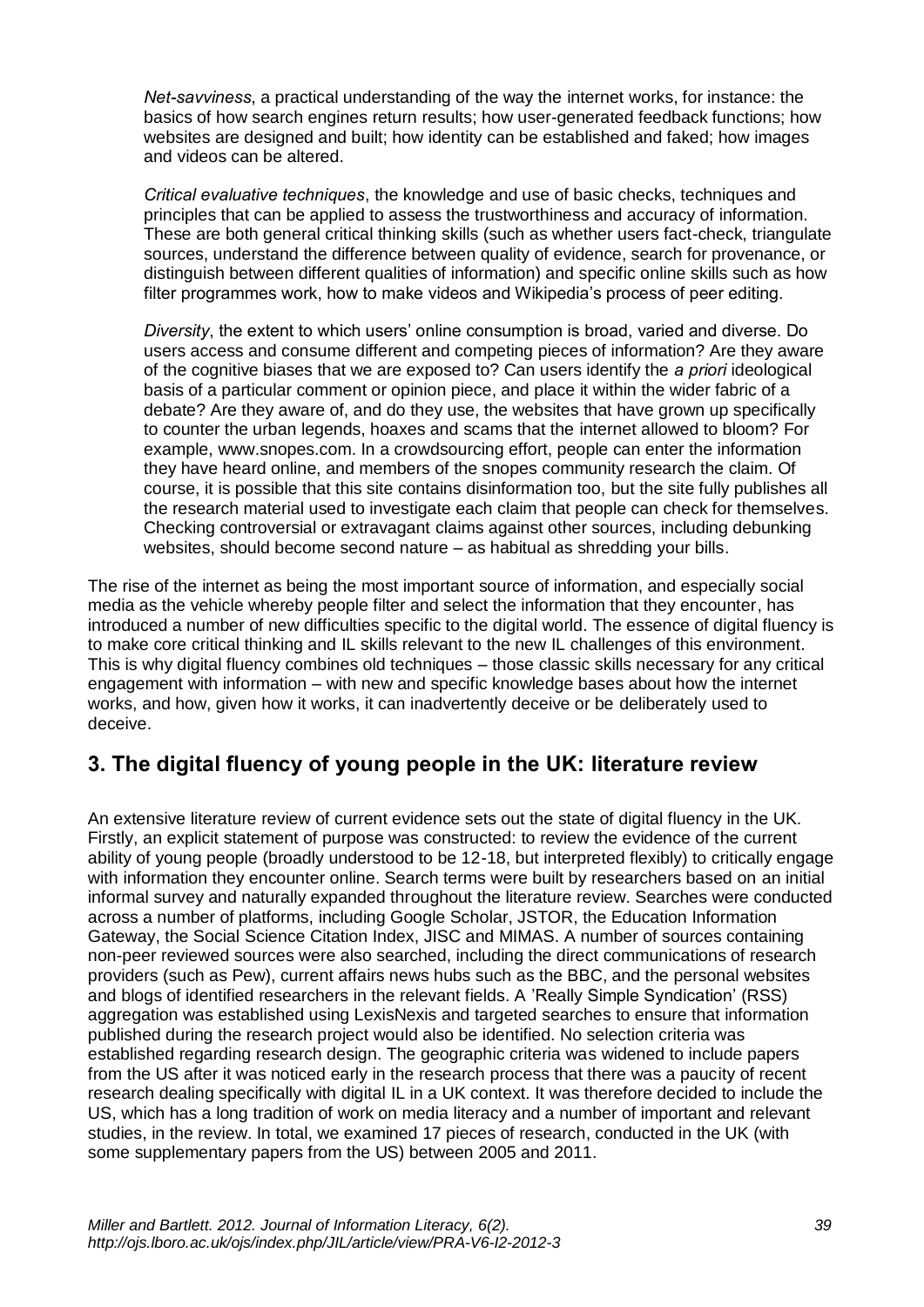The gaps in the literature that this research intends to address are threefold. Firstly, to gather the views of a large number of education professionals on the state of their pupils' digital IL. The research design recognised the propensity of young people to over-report their ability to critically engage with online material, and therefore deliberately avoided a self-reporting model. Secondly, it was to propose a definition for how digital IL could be attained – our concept of 'digital fluency' – and therein contribute to the body of conceptual work in this area. It was noticed that a clearer proposition for the definition of digital literacy (the three-component model of diversity, criticalevaluative skills and net savviness) could be a useful basis for further work. Thirdly, and most importantly, it was to provide a clear contribution to the continuing debates on educational reform and the role of critical thinking and ICT within it, and to suggest new ideas for how IL can, in its digital form, be promoted.

#### **3.1 Net savviness**

Knowing how the internet works is important. Digital fluency relies on understanding how websites are made (and copied), how to check who hosts a website, how search engines apply non-neutral processes to find you information, how to recognise authentic websites from inauthentic ones, how pictures and video footage can be manipulated and how the provenance of user-generated content can be traced.

Search engines are of particular importance because of the central role they play in systematically prioritising the information that people view. First, search skills are important: subtle differences in the semantic construction of search queries, including the ordering of Boolean operators, the use of synonyms, antonyms and abbreviates can return hugely different results. Second, it is important to know the nature of the returns to these searches. The mechanisms of search engines can be – and often are – manipulated to inflate the relevance of websites, a little like an advertiser hijacking the Dewey Decimal System. There is also a commercial element to web page ranking, and search engines often offer 'sponsored links' to websites that pay to be prominently displayed. Different search engines apply different mechanisms to search different indexes and therefore, of course, return different results. No search engine produces a neutral, definitive, or representative reflection of what is on the internet.

It is not clear that this complexity is reflected in people's understanding of search engines. 44 per cent of 12-15 year olds who use search engines make some type of critical judgment about search engine results, thinking that some of the sites returned will be truthful while others may not be (Ofcom 2011, p.47). However, 31 per cent believe that if a search engine lists information then it must be truthful and 15 per cent don't consider the veracity of results but just visit the sites 'they like the look of'. These proportions have not changed since 2009, suggesting that nearly half of 12- 15 year olds who use search engine websites are not critically aware of the provenance of their content (Ofcom 2011, p.47). A teacher interviewed for this research commented that:

*It was noticeable that they [the children] would always go for whatever came up first on the [search engine] hit list, and take that as a total fact.*

ICT Co-ordinator, Enfield

# **3.2 Critical evaluative techniques**

Assessing online information for accuracy or trustworthiness depends on both classic techniques of fact-checking and new, sometimes quite specific, skills that apply these techniques to the internet.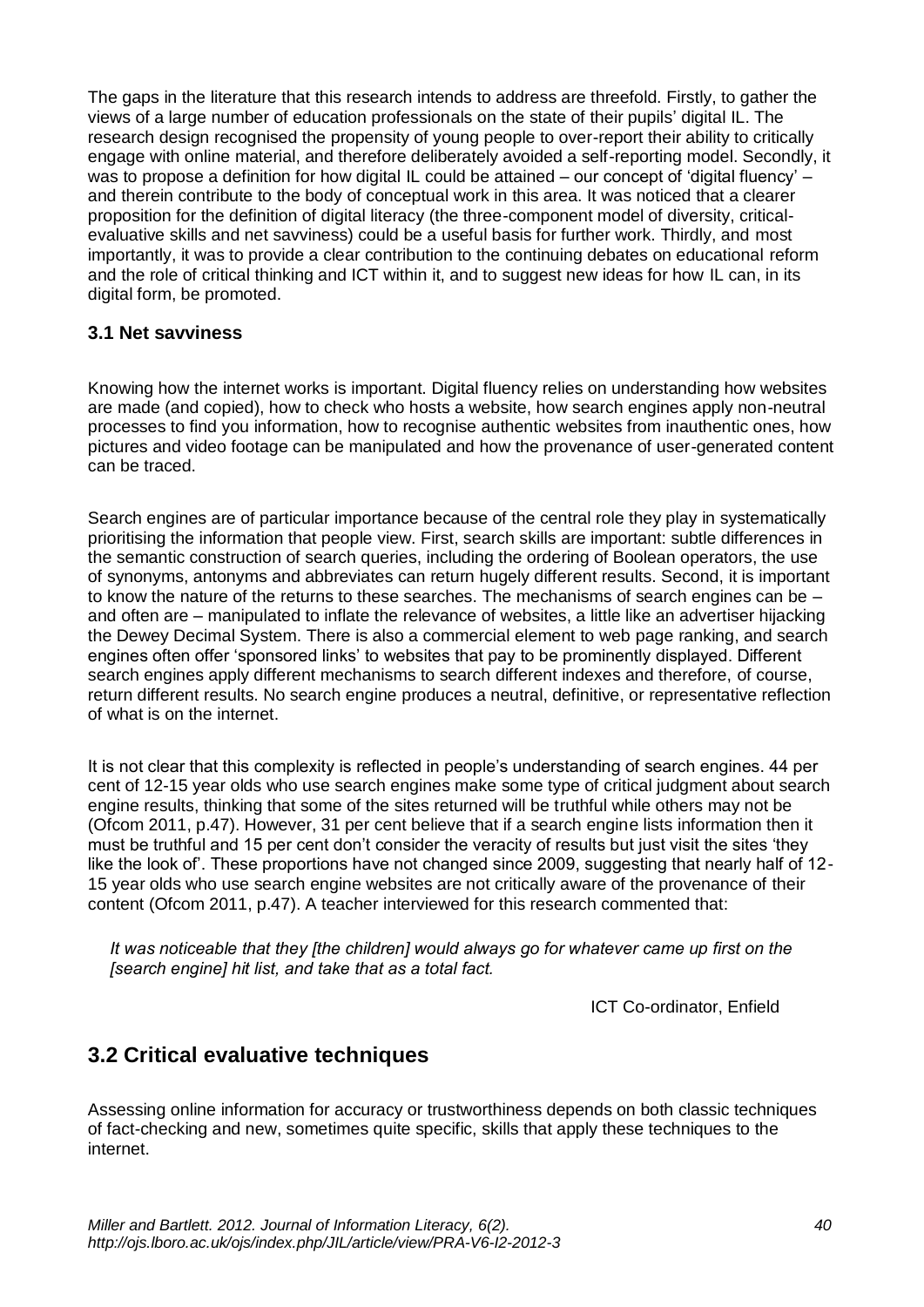In 2009, internet users rated the reliability and accuracy of the internet on average 3.6 out of 5. This compares to 3.5 for television, 3.5 for radio and 2.9 for newspapers, making the internet the most trusted medium (Dutton, Helsper and Gerber 2011). Providers of internet are more trusted (Blank 2010) than the people running government, running newspapers or running major corporations. 'Digital natives', or those that were born after the widepsread introduction and adoption of digital technologies, are especially vulnerable to over-estimating their critical abilities. As experience and use of the internet have been shown to to be the primary factor in shaping trust in the internet, it is unsurpirising that those who have grown up with and used digital technologies trust it highly: 89 per cent felt fairly or very confident in their usage (Dutton and Shepard 2006, p.434).

This confidence might be misplaced. Only 33 per cent of 9-19 year olds have been taught how to judge the reliability of online information (Livingstone and Bober 2005, p.2). In 2005, 30 per cent of 9-19 year old pupils report having received no lessons at all on using the internet (Livingstone and Bober 2005, p.2). Many young people do not know how easily they can be manipulated, and do little to ensure that they are not. One recent survey asked what checks children aged 12-15 who use the internet at home apply before visiting a new website. Around a quarter said they made no checks at all. Only 8 per cent of 12-15 year old check who created the site and why; only 17 per cent compare information across sites; and 26 per cent ask someone else if they have been to the website (Ofcom 2011, p.52). The 'checks' that are made can be superficial: such as whether the website looks and feels legitimate. Research has revealed information quality does not appear to be of significance to many digital natives, and that decisions about information quality are based on site design, rather than more accurate checks (Palfrey and Gasser 2009, p. 161).

Trust in the internet is not absolute and unreserved of course. A 2005 study (Livingstone and Bober, p.14) showed that 38 per cent of pupils aged 9-19 trust most of the information of the internet, 49 per cent trust some of it, and only 10 per cent are sceptical about much of the information online. Another study (Dutton and Shepard 2006, p.440) showed that whilst people rated their confidence in the reliability of online information as 6 out of 10, only 3 per cent of respondents expressed total confidence, suggesting recognition of some of the possible biases and inaccuracies.

Children are also able to rudimentarily discern quality of information. For example, in the 8-11 and 12-15 age groups, children are more likely to believe that documentary or news programmes are a better reflection of real life than reality TV programmes such as Big Brother (Ofcom 2011, p.48). Something similar occurs online, too. 12-15 year olds are more likely to believe that most of the information available on news sites is true (87 per cent) and sites used for homework (88 per cent), than on blogs or user generated sites (48 per cent). There are no differences in belief by gender or by socio-economic group and there has been no change in attitudes among 12-15 year olds since 2009 (Ofcom 2011, p.50).

# **3.3 Diversity and variety of evidence**

It is an essential and underlying tenet of the philosophy of science that to establish a rule, we must try to prove it false. This is Karl Popper's (1959, section 6) famous 'falsifiability' test. However, numerous studies (such as Wason 1966) show that humans, in practice, do not try to falsify their own beliefs but instead search for evidence to prove their own theories, and are more aware of flaws in studies that present evidence that challenge their beliefs than those that confirm them (Sutherland 2007, pp.104-112).

This general human proclivity to try to prove ourselves right rather than wrong interacts with another human predilection: 'homophily' – the principle that similarity breeds connection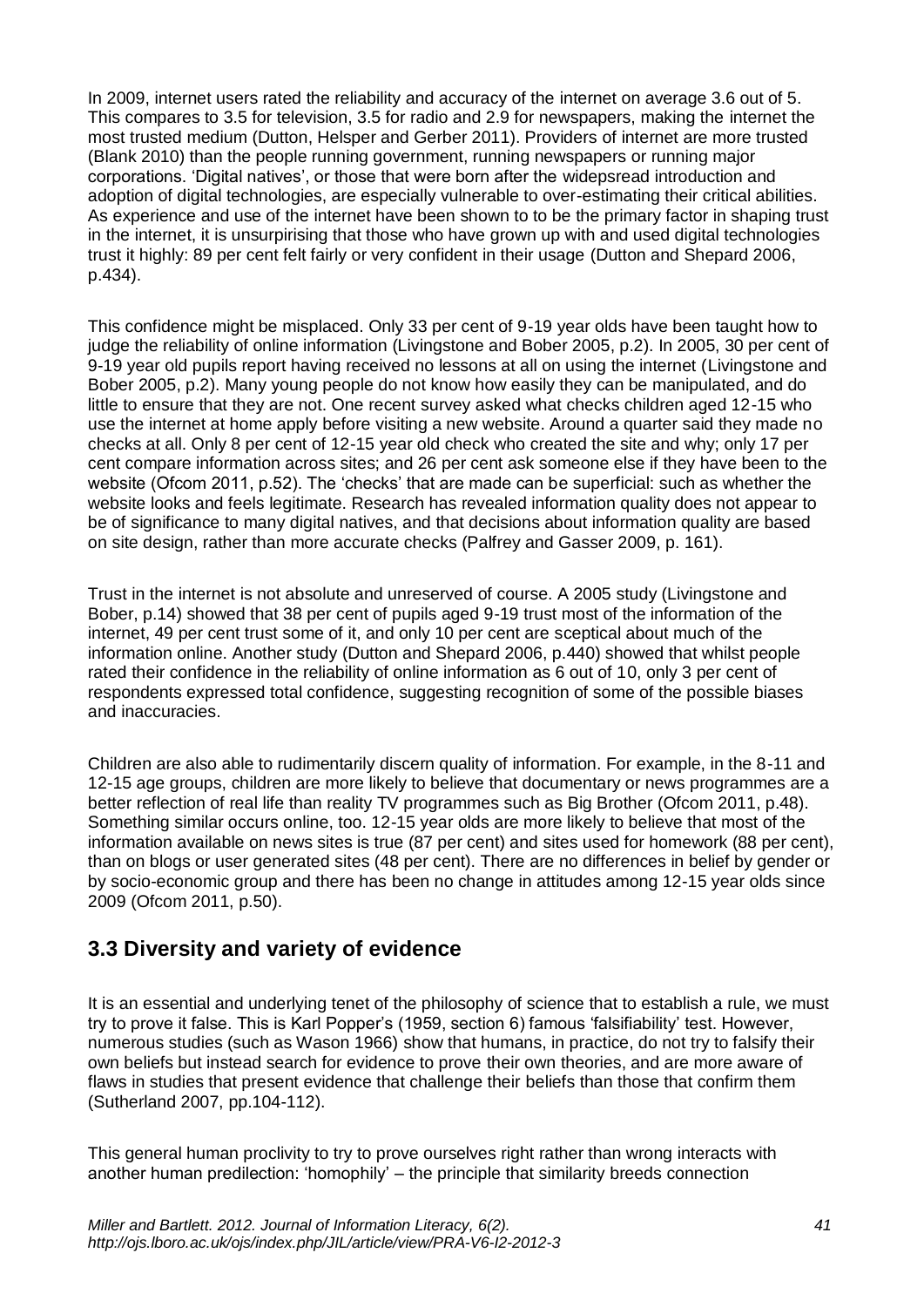(McPherson et al 2001). One of the (increasingly important) ways in which people manage their internet is through the 'social web' – a selection of filtering, grading and ordering sites. There are many new programmes and filters that help people to distinguish between information of varying quality. Cass Sunstein (2009) has argued that people increasingly tailor their own consumption to match their preferences, a new form of newspaper he calls the *Daily Me.* The general trend toward internet means we are seeing the *World Wide Me* too. Eli Pariser's latest work (2011), for instance, indicates that as search engines, online retailers and social media increasingly filter according to their intimate insight of who we are and what we like, we increasingly live in our own, custom-made 'filter bubbles': a unique universe of information for each of us.

Being surrounded by networks of like-minded people who influence the kinds of information we want to see can lead to what what Pariser calls 'invisible auto-propaganda', and has serious consequences. The possibility of serendipity – of fortuitously stumbling across something one didn't expect – decreases. More seriously, and taken to extremes, not being confronted by alternative news, ideas, or viewpoints can be dangerous – leading to greater polarisation, even radicalisation, of political views (Bosker 2011). Cass Sunstein (2009) calls this 'group polarisation' – where like-minded people, after discussing, confirming and validating these positions, all end up taking a position more extreme than any started with. As people's views find social encouragement, they become more confident holding a more extreme position. This has been evidenced through hundreds of studies (see Brown 2003, pp.203-226). Cass Sunstein argues that the processes of group polarisation are increasingly happening in internet venues, including forums.

# **4. The digital fluency of young people in the UK: survey of teachers**

Between May 16<sup>th</sup> and June 30<sup>th</sup> 2011, a poll was conducted to survey 509 primary and secondary school teachers in England and Wales about their views on their pupils' digital judgment, and how it might be taught in school. It should be noted at the forefront that both authors recognise the importance of non-teaching information literacy professionals in these debates. They recognise that the poll's focus on teachers is a methodological shortcoming, and have endeavoured, subsequent to the poll, to consult more widely in their research.

### **4.1 Research methodology**

Prior to the administration of the survey, the questions were stress-tested by the research team for relevance to the existing literature on digital literacy. The prototype survey was then piloted on a small number of teachers, to test for transparency of research purpose, clarity of questioning, and ease of answering. Changes were made according to teacher feedback, and approved by the research leader. The final survey contained 14 questions (with 3 divided into sub-questions) organised around the broad themes of importance of the internet, extent of evidence of lack of digital fluency and possible steps forward. The questionnaire is included in full as Appendix 1.

The survey was an internet survey hosted by *Survey Monkey* (www.surveymonkey.com)*,* which allows respondents to complete the survey online. Internet surveys are limited by coverage and sampling difficulties. It is noted, however, that the most significant limitation in this respect occurs when the internet is used as the source for general population surveys (Das et al 2011). This is mainly because of the variation in internet use and ease using the internet differs according to demographic indicators, even in countries with high overall penetration levels. Internet surveys are considered more appropriate for targeted populations, such as professional groups, where internet use is high (probably higher than landline telephone access).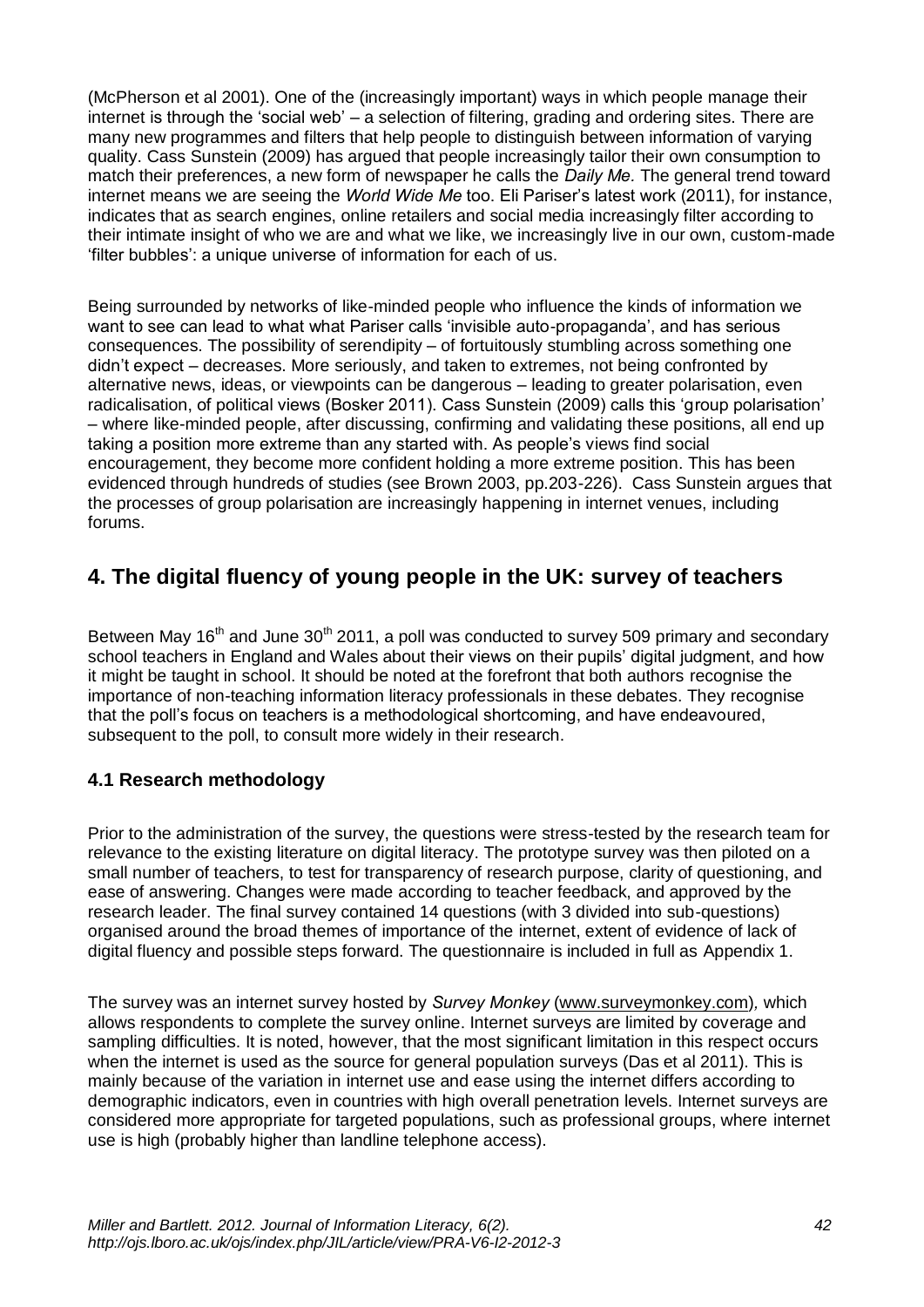Because there is no whole-of-population sample frame (e.g. email addresses for every teacher) that would allow for a random sample, we decided to use a 'snowballing' sampling technique. We identified and recruited a number of individuals and schools spread across geographical regions, subject areas, age groups and types of school. These individuals would then publicise the survey through their own professional networks. It was understood that the extent of local penetration would differ. In some places a larger professional network could be leveraged – resulting in high numbers of teachers filling out the survey. In others the professional network would be smaller, and the local distribution of the survey smaller. The survey dissemination took a number of specific forms, with the aim of our starting point being varied and broadly representative of the overall teaching profession:

*Internet promotion:* we approached a number of organisations to include advertisements on their websites. The survey was promoted on the Institute for Ideas teachers' forum, Bold Creative's website, the authors' website, the Nominet Trust's website and the E-learning Foundation's website.

*Targeted adverts through Teach First networks*: regional Teach First networks conduct circular communications to all members in their area. We received confirmed that the survey was publicised in a North-west London mail-out, a Liverpool area mail-out and a Southeast region mail-out.

*Social media promotion*: we approached a number of high-visibility groups and individuals to publicise the survey through their social media presence. These included the National Association of Head teachers, Demos' email list and Twitter account, the Teach First Network and the Challenge Network. They were chosen opportunistically to promote the poll to give it the widest geographic, professional and demographic spread as possible whilst remaining affordable.A number of these groups and individuals did this through their Facebook pages and Twitter accounts.

*Direct recruitment*: we placed emphasis on as diverse a direct recruitment effort as possible, ranging from first year teachers, Heads of Departments, Principals and Supply Teachers, and to as many Departments as possible, including ICT, Humanities, Science, PE and Art. We had confirmed successful distributions throughout the school for five Birmingham inner-city secondary state schools, seven London inner-city secondary schools, four state secondary schools in Outer London, four London private schools, one Cambridgeshire state secondary school, one Leeds state secondary school, one Exeter secondary state school, one Liverpool secondary state school, eight Birmingham state primary schools, two Manchester state primary schools, and three Cambridgeshire state primary schools.

*Mailshots:* we approached the Teach First Network, the National Association of Head Teachers and the Challenge Network to request that the survey was included in mass emails to all teachers on their mailing lists. This was successfully done to the Heads of Religious Studies and Philosophy at all English sixth form schools and Further Education Colleges [n=2800].

It is important to note the weaknesses in this type of sampling technique. Although the starting points were intentionally varied, it is not possible to ascertain the full distribution of the survey beyond the first point of contact. We considered that the sampling method would result in a number of biases.

*Geographical bias:* Although we aimed for (and achieved) a wide geographic spread of survey distribution, we judged that a sample perfectly representative of UK geography would not be necessary. Based on our literature review, and an assessment of national demographics, there was nothing to indicate that teacher attitudes and region would be bivariates. While a small literature (Ofcom 2007) does indicate that relevant socio-geographic inequalities do exist (such as access to ICT), our survey would only be able to gather data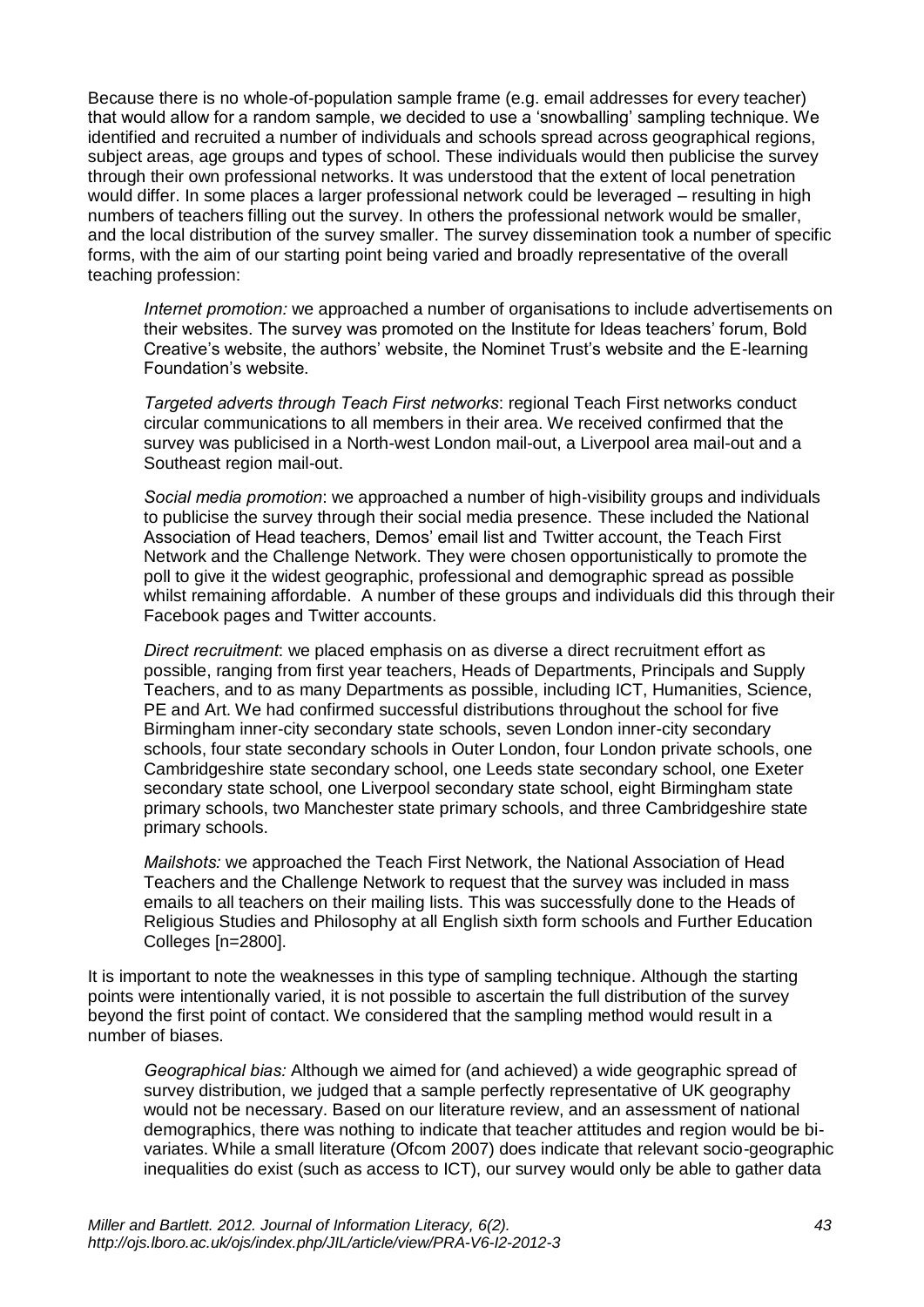by broad region, and not with a granularity that would allow us to meaningfully relate it to this literature.

*Teacher subject bias:* One of the major concerns was that certain teachers – either through chance or inherent bias in the starting point in our sampling – would be over-represented in our sample. In order to make our sample more representative of the national cohort of teachers across these characteristics, we conducted a post-collection weighting of the data, where the data showed significant bias.

To calculate whether there was significant variation in the data set according to subject taught we conducted a test to calculate the standard deviation from the norm, according to each teacher subject response. Jelke Bethlehem (2007), a leading expert on online sampling techniques, has suggested that reliability can be increased by post-stratification data weighting against offline demographics. In short, this means that if in our sample a certain teacher type is over-represented, this is corrected in the final percentages. We therefore collected baseline data of the teaching profession in England and Wales, and reweighted the data to correct variation. This was available from the 2010 School Workforce Census (Department of Education 2012).

The proportions of teachers by subject of the whole teacher workforce, given in the School Workforce Census, and on which the weightings are based, are given in Table 1.

| <b>Subject</b>             | <b>Proportion of subject to entire</b><br>teacher workforce |  |  |
|----------------------------|-------------------------------------------------------------|--|--|
| English                    | 15.2%                                                       |  |  |
| <b>Mathematics</b>         | 13.7%                                                       |  |  |
| Science                    | 13.9%                                                       |  |  |
| Citizenship                | 4.7%                                                        |  |  |
| <b>Religious Education</b> | 6.5%                                                        |  |  |
| Art and Design             | 5.1%                                                        |  |  |
| Geography                  | 5.6%                                                        |  |  |
| History                    | 6.3%                                                        |  |  |
| <b>ICT</b>                 | 7.7%                                                        |  |  |
| Modern Languages           | 12.6%                                                       |  |  |

#### **Table 1: proportions of teachers by subject of the whole teacher workforce**

In those questions where there were responses greater than twice the standard deviation – which suggests outliers – we conducted a post-stratification weighting. The following questions required re-weighting: Q4 (SD=0.105); Q.5a (SD=0.141); Q5c (SD=0.21); Q5d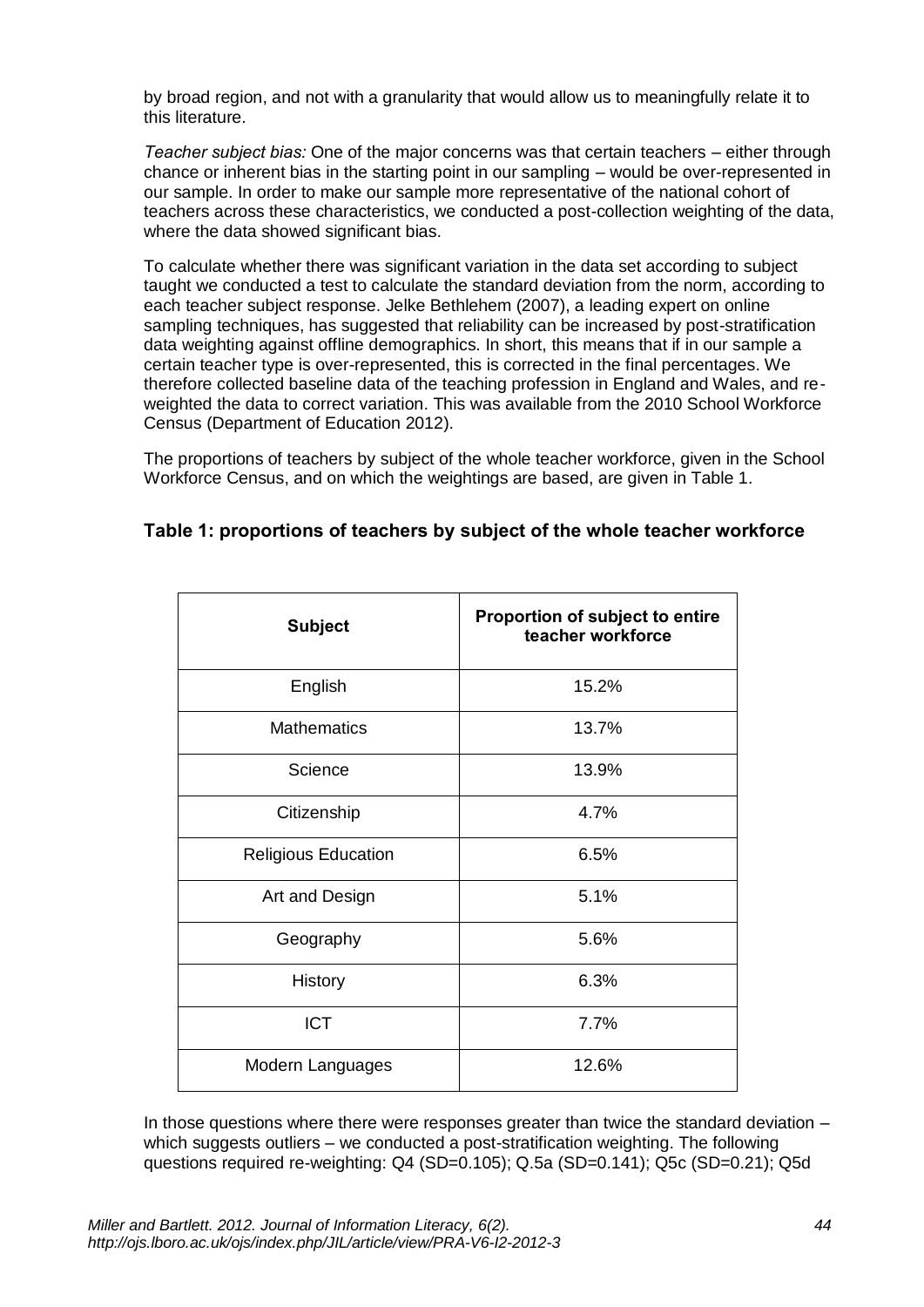(SD=0.336); Q7a (SD=0.116); Q7d (SD=0.132); and Q9c (SD=0.08). The percentages shown in the paper are post-weighted.

*Self-selection and non-response rate bias:* Internet surveys have both strengths and weaknesses in respect of self-selection and response/non-response bias. The main concern is that, because the survey is optional, only people who are interested in the subject, or comfortable with the internet are likely to complete it (for example, teachers who taught ICT). All surveys where the respondents self-select, as opposed to recruited panel surveys, suffer from this potential bias. In order to minimise the risk of teachers selfselecting, we divulged very limited information about the survey before asking teachers to complete it. Internet surveys are also known (Das et al, p.31) to have very low response rate – usually between 30 and 40 per cent (around six to ten per cent lower than other survey modes), but with a very high standard deviation, suggesting response rate is highly variable. Although this can be improved through the use of incentives, none were used in this survey. Because we do not know the total number of views that this survey had, we do not know the total response rate. This means we are not able to correct for non-response rate. 580 people started the survey, and 509 agreed to the consent page. 412 finished every question.

It is with these caveats in mind that we present these data, and the results should be seen as an exploration of trends that set out some general themes that teachers are concerned about. It is not, and should not be seen as, a perfectly representative sample of teachers. Data were analysed through the Survey Monkey site, which has a number of tools that allows for both filtering and cross tabulation. Because the survey is indicative and explorative, we provide only baseline vital statistics to each question asked.

To aid the comparison of answers from different selected cohorts within our sample, we sometimes present the results as a question 'rating'. Each possible response was assigned a corresponding numeric value, with higher frequency responses receiving lower assigned values. For example: 'Daily basis' = 1; 'Weekly basis' = 2; 'Monthly basis' = 3; 'Occasionally' = 4; 'Never' = 5. The 'rating' of each question is calculated by dividing the total added value of each respondent by the number of respondents. This tells us the averaged response for this question. A rating of 1, for example, would mean every respondent answered 'daily basis', whilst a rating of 5 meant every respondent answered 'never'. We removed those who answered 'don't know' in order to avoid distorting the process of averaging.

### **4.2 Results**

Through a targeted snowball sampling technique, we received 509 responses. This is the largest UK survey of its kind ever conducted. We present the overall data below, and in places present some simple cross-tabulations to determine if particular sub-groups of our sample responded in a significantly different way to the total sample. As noted in the methodology, a post-stratification weighting was applied according to subject taught, on questions where there was a variation of twice the standard deviation (questions 4, 5a, 5c, 5d, 7a, 7d, and 9c – see the list of questions in Appendix 1). Post-weighting percentages for these questions are given in brackets.

We provided participants with a definition of digital literacy. 'Digital literacy' was used rather than 'digital fluency' because the first surveys were designed and received responses before 'digital fluency' had been conceived. This terminology was thereafter retained throughout the survey to keep the survey internally consistent. Digital literacy was defined as 'the ability to critically assess and understand different sources of online information.'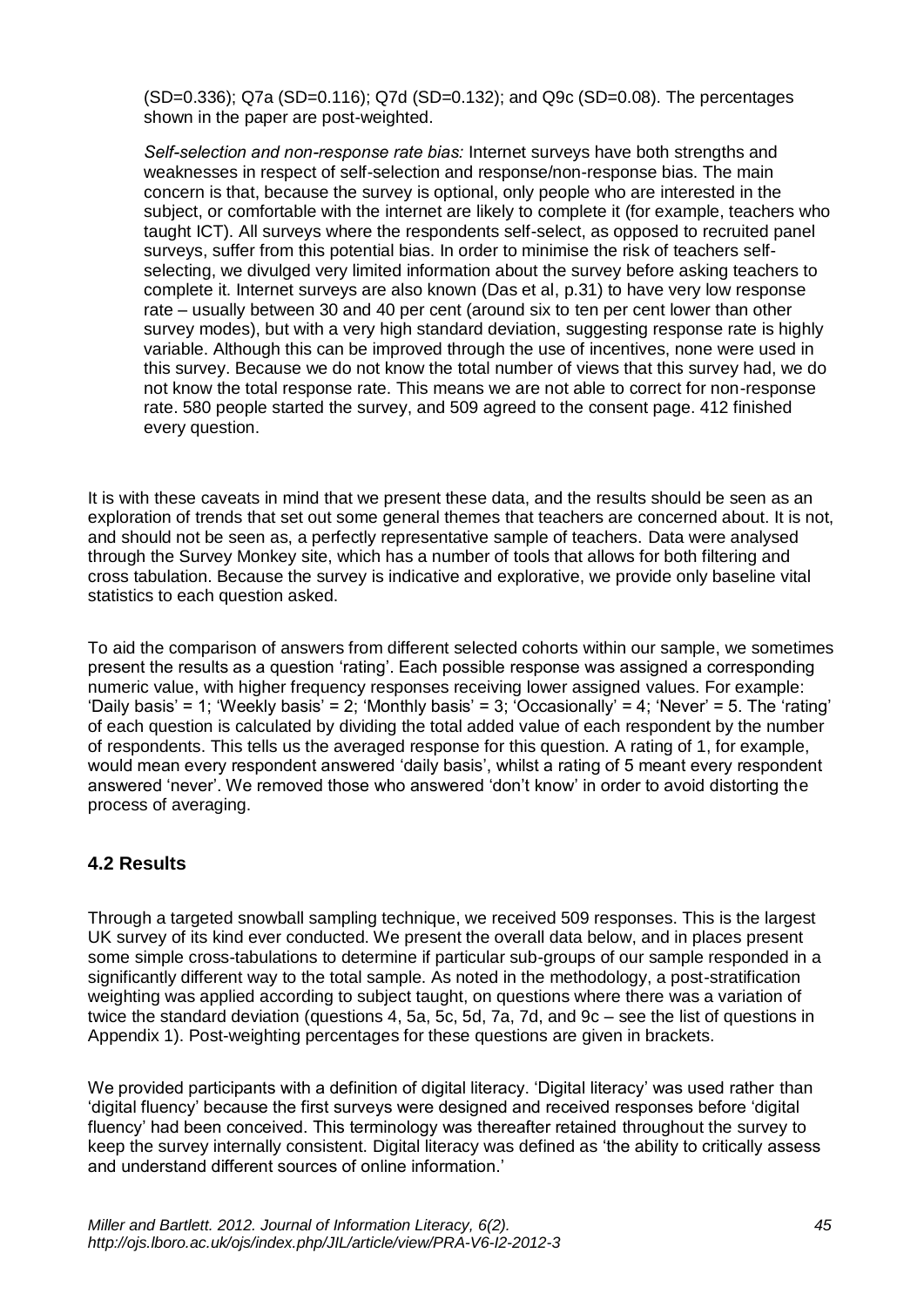### **4.2.1 Internet and school**

### **Table 2: how important participants regarded internet-based research for their students' schoolwork**

|              |         | Very important   Quite important | Quite<br>unimportant | Very unimportant Don't know |       |
|--------------|---------|----------------------------------|----------------------|-----------------------------|-------|
|              | 38.0%   | 50.8%                            | $9.0\%$              | 2.0%                        | 0.3%  |
| Total sample | (36.6%) | (51.9%)                          | $(9.0\%)$            | $(2.2\%)$                   | (0.2% |

(n=400)

#### **Table 3: how important participants regarded internet-based content to be in the formation and validation of the beliefs their students hold**

|              |       | Very important   Quite important | Quite<br>unimportant | Very unimportant Don't know |      |
|--------------|-------|----------------------------------|----------------------|-----------------------------|------|
| Total sample | 22.3% | 54.2%                            | 16.1%                | 2.5%                        | 5.0% |

 $(n=404)$ 

#### **Table 4: whether and how often participants had ever experienced a number of internet issues in the classroom**

|                                                                                                             | basis             | On a daily On a weekly<br>basis | On a<br>monthly<br>basis | Occasion-<br>ally | <b>Never</b>    | Don't know        |
|-------------------------------------------------------------------------------------------------------------|-------------------|---------------------------------|--------------------------|-------------------|-----------------|-------------------|
| Set internet research for<br>homework                                                                       | 3.1%<br>$(1.1\%)$ | 24.3%<br>(25.8%)                | 31.7%<br>(25.4%)         | 35.1%<br>(36.7%)  | 5.5%<br>(11.1%) | 0.2%<br>$(0.0\%)$ |
| <b>Students bring</b><br>information they have<br>discovered from the<br>internet into class<br>discussions | 5.3%              | 27.6%                           | 27.1%                    | 36.2%             | 3.8%            | 0.0%              |

(n=422)

Tables 2, 3 and 4 demonstrate that teachers regarded the internet as an important tool of learning: internet-based research was considered important for their students' schoolwork, the content of the internet was important for the formation of their pupil's beliefs, and digital information was used in homework and class discussions at least occasionally.

### **4.2.2 Levels of pupils' digital fluency**

#### **Table 5: whether participants thought digital fluency was an important skill to possess**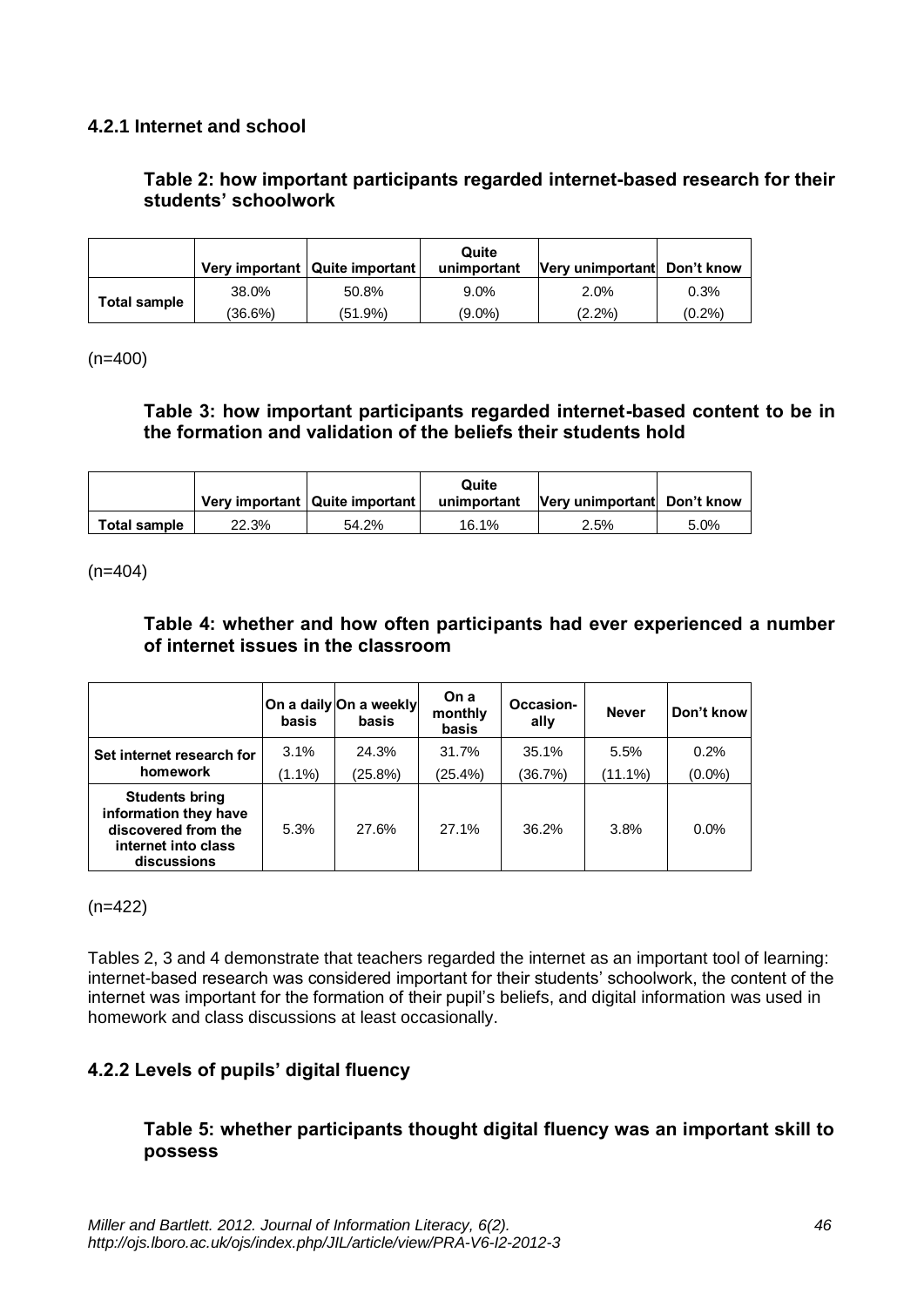|              |       | Very important   Quite important | Quite<br><b>Unimportant</b> | Very unimportant Don't know |         |
|--------------|-------|----------------------------------|-----------------------------|-----------------------------|---------|
| Total sample | 79.8% | 19.5%                            | 0.7%                        | $0.0\%$                     | $0.0\%$ |

 $(n=411)$ 

### **Table 6: whether and how frequently participants had witnessed the following to occur in their classrooms**

|                                                                                                                                                                                                                                                                                                                   | <b>Daily</b><br>basis | Weekly<br>basis   | <b>Monthly</b><br>basis | Occasio-<br>nally   | <b>Never</b>     | Don't<br>know     |
|-------------------------------------------------------------------------------------------------------------------------------------------------------------------------------------------------------------------------------------------------------------------------------------------------------------------|-----------------------|-------------------|-------------------------|---------------------|------------------|-------------------|
| Encounter arguments within<br>lessons or submitted<br>schoolwork that contain<br>inaccurate internet-based<br>content you regard as being<br>deliberately packaged by the<br>producers to be misleading or<br>deceitful (for example,<br>holocaust denialism packaged<br>to be radical historical<br>revisionism) | 1.7%<br>$(1.1\%)$     | 8.9%<br>$(6.1\%)$ | 7.7%<br>$(4.0\%)$       | 41.5%<br>$(35.8\%)$ | 35.5%<br>(47.7%) | 4.8%<br>$(5.2\%)$ |
| Encounter arguments within                                                                                                                                                                                                                                                                                        | 0.5%                  | 7.9%              | 12.5%                   | 37.8%               | 35.1%            | 5.9%              |
| lessons relating to conspiracy<br>theories                                                                                                                                                                                                                                                                        | $(0.5\%)$             | $(4.8\%)$         | (7.3%)                  | (35.7%)             | (41.5%)          | $(10.1\%)$        |

(n=422)

### **Table 7: the participant's rating of their pupil's digital fluency across a number of domains**

|                                                                                                            | <b>Excellent</b> | Good      | Average | Poor    | <b>Very poor</b> | Don't<br>know |
|------------------------------------------------------------------------------------------------------------|------------------|-----------|---------|---------|------------------|---------------|
| Understand how search                                                                                      | 13.7%            | 35.3%     | 30.9%   | 12.9%   | 2.3%             | 3.4%          |
| engines operate                                                                                            | $(11.6\%)$       | (33.6%)   | (32.9%) | (13.7%) | (5.1%)           | $(3.1\%)$     |
| Understand the difference<br>in quality of information,<br>for example between<br>statistics and anecdotes | 2.2%             | 13.9%     | 37.0%   | 35.3%   | 8.7%             | 2.9%          |
| Apply fact-checks or other<br>source verification on the<br>online information they<br>consume             | 1.2%             | $7.0\%$   | 24.3%   | 44.8%   | 19.5%            | 3.1%          |
| Recognise bias or                                                                                          | $1.0\%$          | 14.0%     | 33.1%   | 38.4%   | 11.6%            | 1.9%          |
| propaganda                                                                                                 | $(0.4\%)$        | $(8.9\%)$ | (34.8%) | (38.3%) | (14.8%)          | $(2.8\%)$     |
| Visit a wide variety of<br>websites with different<br>perspectives                                         | $2.2\%$          | 11.1%     | 32.2%   | 36.3%   | 15.1%            | 3.1%          |

(n=422)

### **Table 8: the average ratings of Table 7**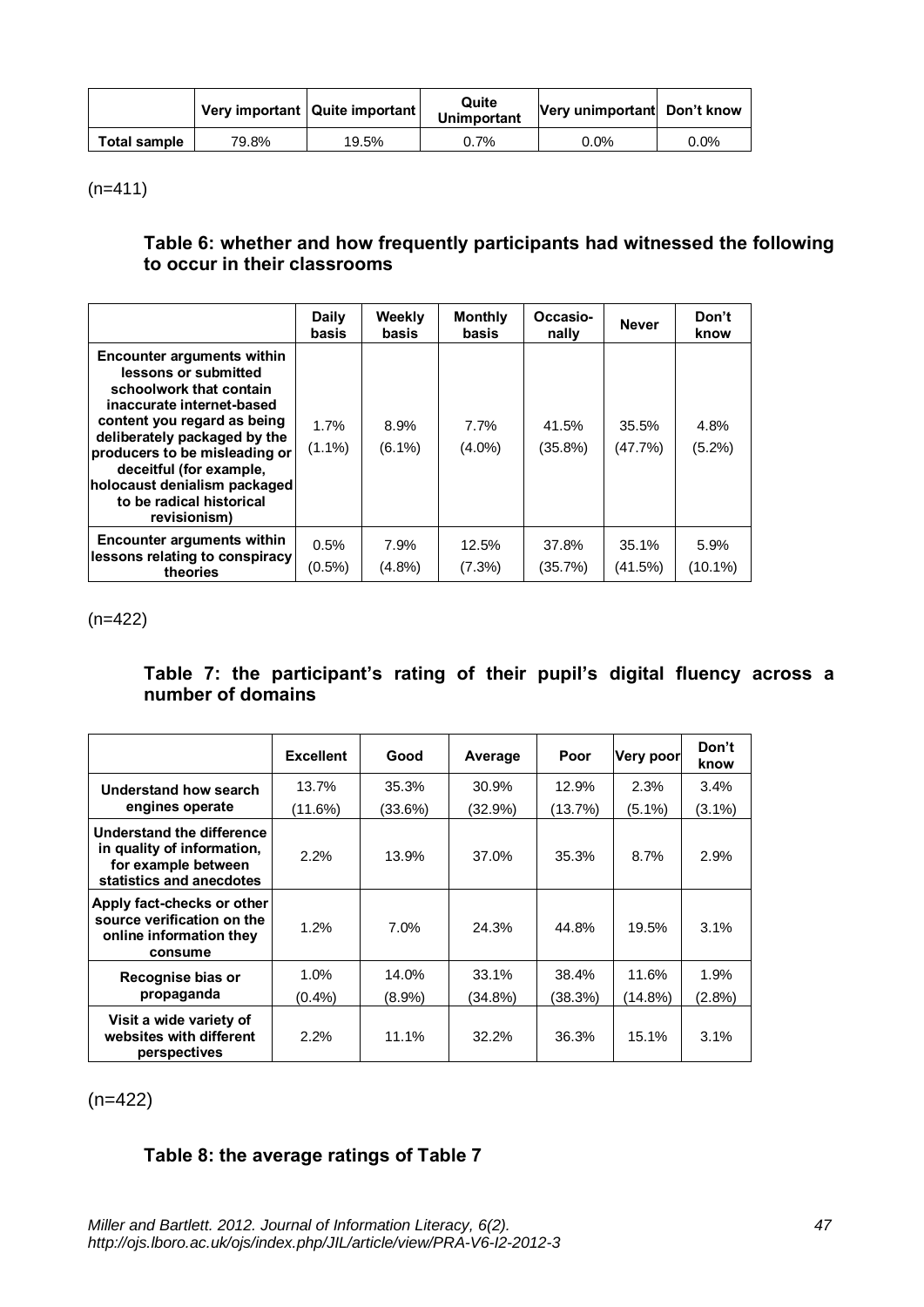With 1 being 'excellent' and 5 being 'very poor' is possible to rank these skills according to their level of perceived proficiency:

| Internet skill                                                                                          | <b>Average Rating</b> |
|---------------------------------------------------------------------------------------------------------|-----------------------|
| Understand how search engines operate                                                                   | 2.57                  |
| Understand the difference in quality of<br>information, for example between statistics and<br>anecdotes | 3.35                  |
| Recognise bias or propaganda                                                                            | 3.45                  |
| Visit a wide variety of websites with different<br>perspectives                                         | 3.53                  |
| Apply fact-checks or other source verification on<br>the online information they consume                | 3.77                  |

Section 4.2.3 presents an overwhelming majority of teachers regarding IL as a 'very important' skill to possess, and over half of teachers encountering the presumed evidence of a lack of digital literacy in their classrooms – deliberate misinformation and conspiracy theories. Moving next to teachers' estimations of their pupil's current digital literacy competencies, the survey found that teachers thought their students best able to understand how search engines operate, and least able to apply fact-checks or source verification. With an 'average' proficiency scoring a 3, teachers thought, with the exception of understanding how a search engine works, that their pupils were 'below average' (i.e. with a score of less than three) at all other skills.

### **4.2.3 Teaching digital fluency**

#### **Table 9: whether digital fluency and other types of critical thinking are taught in participant's schools**

|                                   | Yes – a lot | Yes - a little | No    | Don't know |
|-----------------------------------|-------------|----------------|-------|------------|
| Digital fluency                   | 10.1%       | 59.9%          | 14.0% | 15.9%      |
| <b>Other critical</b><br>thinking | 34.2%       | 55.5%          | 4.6%  | 5.6%       |

(n=416)

#### **Table 10: whether digital fluency should be given greater prominence in the National Curriculum**

|              | Yes $-$ a lot | Yes - a little | right   | No – it is about $ No$ – there is too $ $<br>much already | Don't know |
|--------------|---------------|----------------|---------|-----------------------------------------------------------|------------|
| Total sample | 48.8%         | 38.3%          | 11.9%   | 1.3%                                                      | 2.4%       |
|              | (50.5%)       | (37.3%)        | (10.6%) | $(0.5\%)$                                                 | $(1.1\%)$  |

 $(n=412)$ 

### **Table 11: if participants felt confident teaching digital literacy themselves**

|              |       | Very confident   Quite confident | Quite<br>unconfident | Verv<br>unconfident | Not applicable |
|--------------|-------|----------------------------------|----------------------|---------------------|----------------|
| Total sample | 24.0% | 53.6%                            | 18.2%                | 3.4%                | 0.7%           |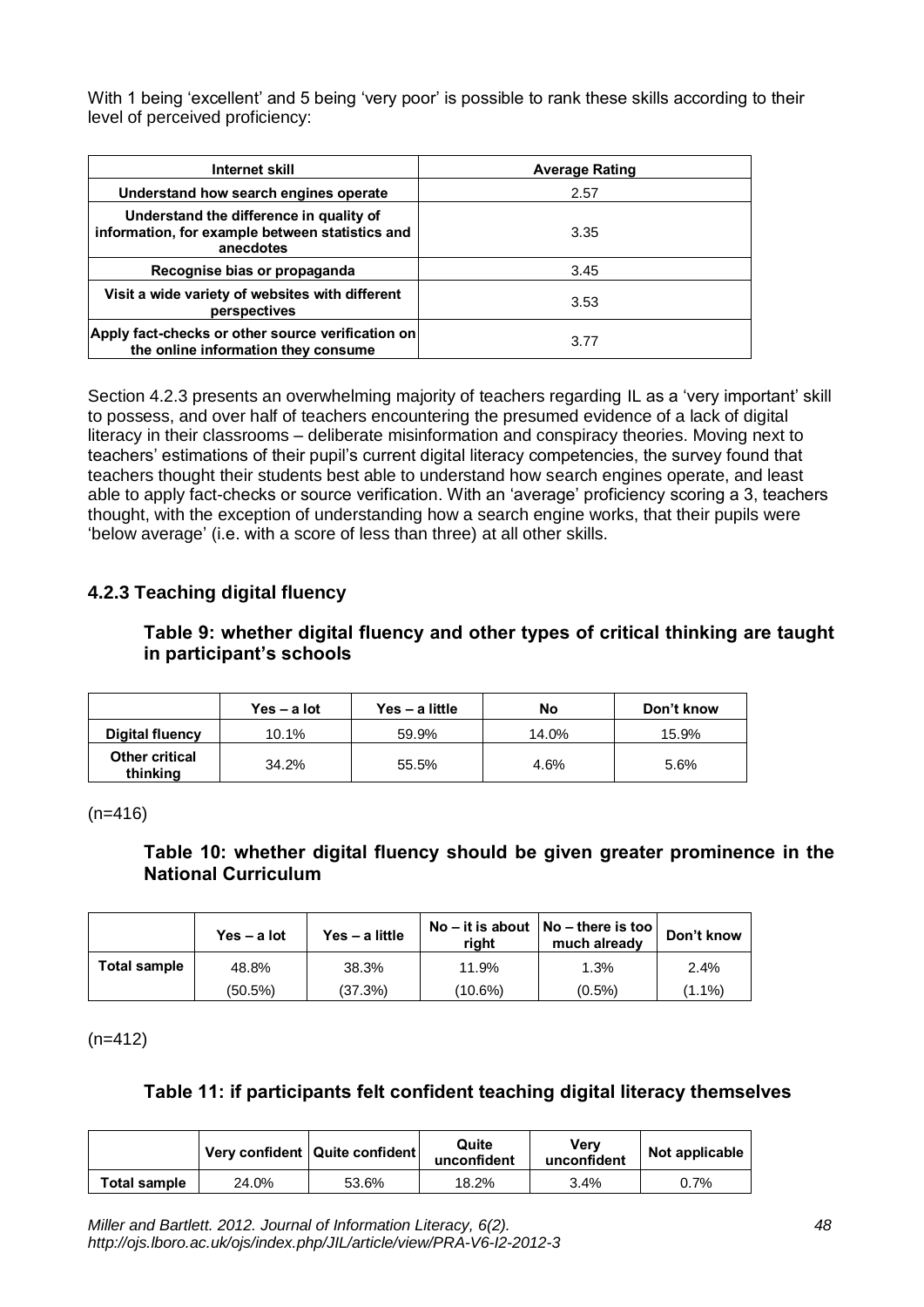Section 4.2.3 demonstrates that, whilst some level of digital literacy was taught in most (but by no means all) respondent's schools, 87 per cent of respondents thought it should be given greater prominence, and were on the whole confident in being able to teach it. Interestingly, when asked in what subject digital fluency might be taught, there was a remarkable array of different subjects proposed. The most popular response was (perhaps unsurprisingly) Information Technology, with 80 per cent. But a very large number of subjects also scored very highly: English (80 per cent), History (74 per cent), Citizenship (72 per cent), Religious Education (64 per cent) and Politics (62 per cent). This suggests that teachers felt that digital fluency is a core competency, one that should be taught across several subjects.

### **4.2.4 Assistance needed to teach digital fluency**

The final question in our survey related to the assistance that teachers thought they would need if they were to teach digital literacy in their school. The responses were open. We coded them manually into themed groups. The intent is to indicatively show teachers' opinions about the best ways forward, hence, when some teachers gave more than one response, these were treated as separate responses.

|                           | <b>Number of responses</b> | <b>Proportion of total responses</b> |
|---------------------------|----------------------------|--------------------------------------|
| <b>Training</b>           | 38                         | 35.8%                                |
| <b>Teaching resources</b> |                            | 29.2%                                |
| Time in the curriculum    | 18                         | 16.9%                                |
| Reference materials       |                            | 10.4%                                |
| <b>ICT infrastructure</b> |                            | 7.5%                                 |

Training was most popularly regarded to be necessary for digital fluency teaching. Even some experienced teachers wanted a thorough development regime:

*Even as a skilled Media Studies teacher, I feel I would want training. I think I know (more or less) how search engines work and how to get the most reliable sources [but] that's only through personal trial and error and exploration.* 

Secondary School, Head of Department

There was division over whether the training could be conducted in-house (and was therefore more a question of time, for instance Inset Days allocation) or whether external supervision was required. However, there was agreement that the training should both be general and subjectspecific – with both general principles of digital fluency, and also how digital fluency teaching could be integrated to their specific subject areas. Teachers felt a range of materials would be important. These would include strategic documents – such as a digital fluency syllabus and explanation of context – and also classroom-specific material, including schemes of work, suggested approaches, worksheets, examples, and written materials on detecting bias and verification strategies. Comparisons of information and misinformation, partial and impartial websites were thought to be particularly helpful, with *'links to resources which compare the content on a particular aspect but from different angles'* (ICT and Business Studies, Secondary School). One teacher suggested that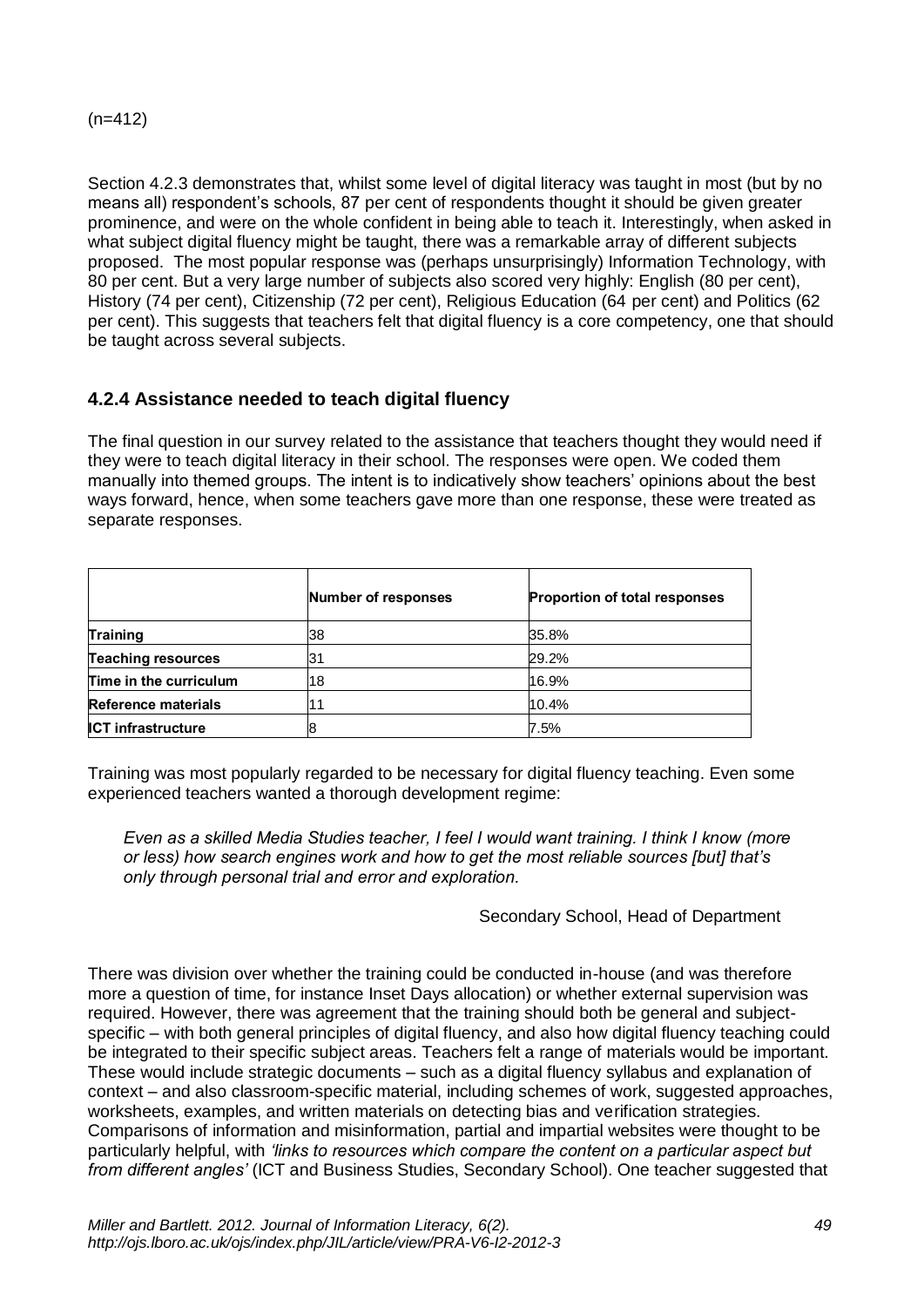this could be achieved through *'resources on the internet mock ups perhaps'* (Key Stage 2, Head of Year).

Many suggested materials and teaching aids would be most helpful if they were hosted online, and universally accessible. Some suggested all materials should be organized around *'constructed websites that provide a context for teaching digital literacy … in an interactive way'* (Key Stage 1/2, Deputy Head). Some suggested that the material be subject-specific, exploiting the digital fluency learning opportunities in each subject. Others thought a *'syllabus of nationally agreed content'* (Key Stage 3/4, Deputy Head Teacher) would be more useful.

A smaller, but still significant number of teachers thought that time in an otherwise already crowded curriculum was the only barrier:

*If written into the curriculum I could easily put aside a lesson for discussing digital literacy and how to effectively use the Internet [for] research.*

Secondary School, Design & Technology teacher

### **4.2.5 Key findings**

The data suggests a series of important insights into the perspective of teachers on how young people in the UK select, critically evaluate and understand information. First, that the internet is an important medium through which pupils' acquire and use information. 88 per cent of teachers surveyed consider internet-based research to be important for their pupils' schoolwork and 95 per cent report that their pupils have brought information into the classroom they have found online. Internet-borne information was also considered to be influential, with most respondents reporting that their students bring internet-based information into the classroom at least occasionally, and 75 per cent of respondents reporting internet-based content to be important in the formation and validation of their pupils' beliefs.

The second key finding was that teachers rated their pupils' digital fluency abilities, on average, poor. 'Understand how search engines operate' was the only skill rated above average. Other digital fluency skills – understanding differences in the quality of information, recognising bias or propaganda, visiting a variety of informational sources and applying source verification strategies – were all rated below average.

The third key finding was that teachers reported evidence of the consequences of their pupils' ineffective critical engagement with online information. 59.8 per cent of teachers report encountering arguments that contain 'inaccurate internet-based content' that is considered (by the teacher) to be 'deliberately packaged by the producers to be misleading or deceitful'. Most of these teachers, however, only reported this phenomenon 'occasionally'.

The fourth, and perhaps most important key finding, was the overwhelming support from the teaching community itself for the more prominent teaching of the ability to 'critically assess and understand different sources of online information'. Strikingly, 99 per cent of teachers surveyed consider this an important skill for young people to possess and 88 per cent that it should be given more prominence in the National Curriculum.

### **5. Implications**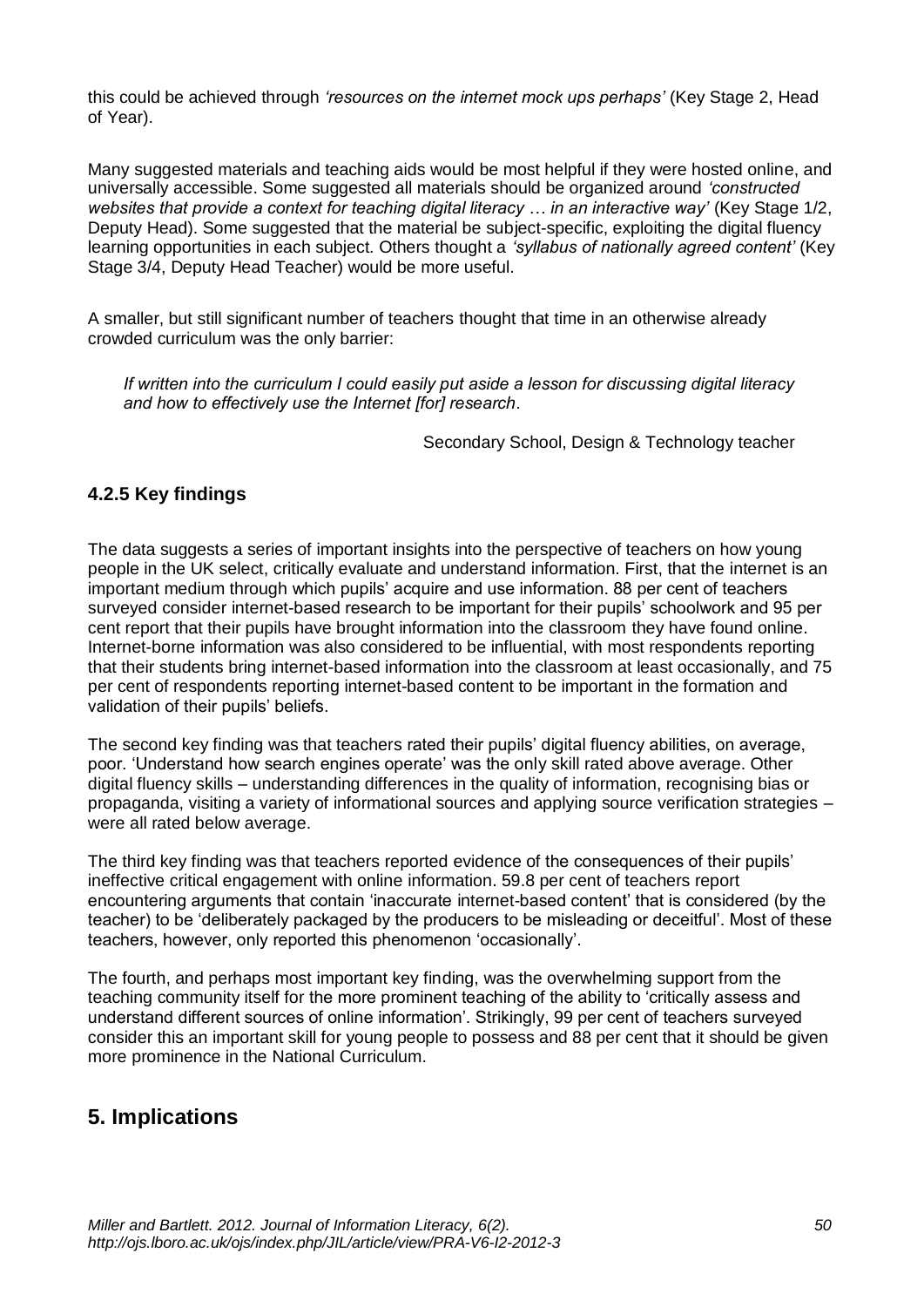Overall, it is our contention that IL teaching in schools is struggling to keep pace with the rise of the internet. The internet has become central to learning, but the skills to use it appropriately and well have not become central to learning how to learn. The era of mass, unmediated information needs to be attended by a new educational paradigm based on a renewal of critical, sceptical, savvy thought fit for the online age. Doubtless, today's teachers and librarians deserve sympathy because the speed of change has been very rapid and education curricula have as little free time as education and literacy professionals do. However, education must keep pace with society's turbulence, not vice versa.

There are some promising initiatives in some schools, but, as many librarians commented to us, coverage is patchy, self-initiated and sometimes non-existent. Digital literacy provision depends on the support of the schools' senior leadership, availability of funds and time. Yet digital literacy is too important for such inconsistent provision; it is this information landscape – not just the Dewey Decimal one – that young people navigate, and that most meaningfully impacts upon their lives. Throughout their lives, young people will make important, even momentous decisions – on health, life, love and politics – based on what they encounter and believe online.

## **6. Recommendations: from information literacy to digital fluency**

Professor Byron (2008) in her independent review has already laid out a powerful ethos for managing risk entailed by going online: to think less about the internet causing harm, and to focus more on what young people bring to these technologies, namely empowering young people with the skills they need to manage the risks entailed by inhabiting the digital world. The onus must be on individual users to apply careful, reasoned judgments.

In essence, the solution we propose is one that involves critical thinking skills, but made relevant to the disruptive revolution in information retrieval and consumption caused by the innovation of the internet. The questions and skills that we now think need to be imbued as a fundamental habit of all young people are as important as it once was to ask who funds the newspapers, how are they produced and under what nature of editorial control do journalists work?

Critical thinking is already a core part of the curriculum, and a really important cross-curricular learning objective. The crucial point is that the rise of the internet as being the most important source of information, and especially social media as the vehicle whereby people filter and select the information that they encounter has introduced a number of new difficulties specific to the digital world.

This is why the concept we suggest  $-$  digital fluency  $-$  is a combination of new and old techniques: a mix of the classic tropes of any discerning historian or journalist with some very specific knowledge about how the internet works. It is an amalgam of established critical thinking and information literacy skills, but also bodies of knowledge and techniques that allow these skills to be applied to a new context posing new challenges and opportunities.

Precisely how this is taught is still unsettled. Whatever form it takes, digital fluency teaching will act in competition with pieces of internet-borne disinformation that are catchy, viral, and coolly anti-Establishment. An A4 handout delivered in a classroom cannot compete with a trending *YouTube* conspiracy theory with explosive graphics and a good soundtrack. The materials that promote the principles of digital fluency should leverage social media, be presented in viral, transmissible formats, use powerful presentational techniques and offer, through the use of independent critical thinking, the opportunity to critique the actions and decisions of the Establishment.

This is not the property of any one subject. Indeed, in our survey, when asked in what subject digital fluency might be taught, there was a remarkable array of different subjects proposed; IT,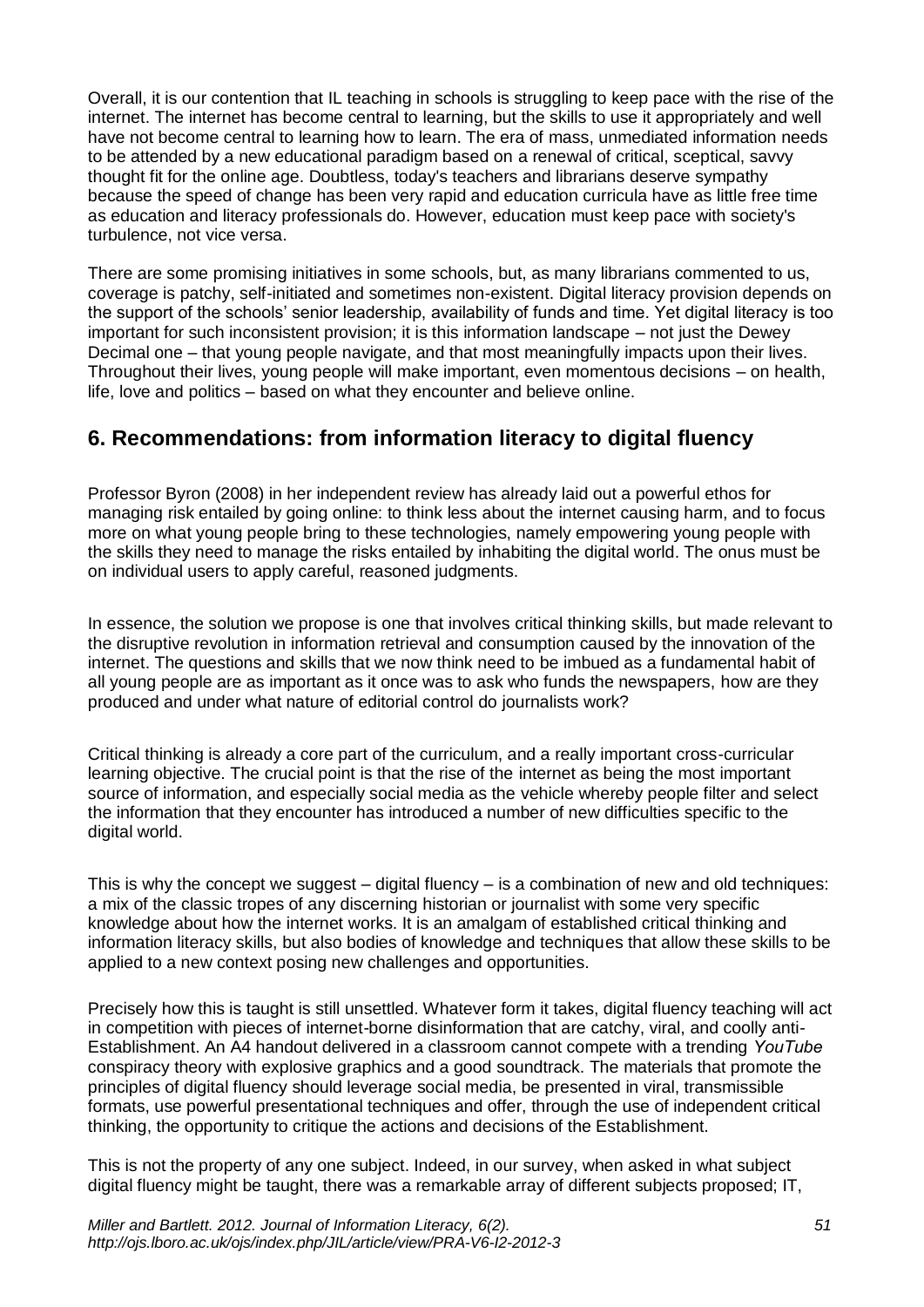English, History, Citizenship, RE, Politics. This suggests that teachers felt that digital fluency is a core competency, one that should be taught across several subjects.

This is why school librarians and the IL community are so important to the future of digital fluency: they sit atop any specific subject area, and can see opportunities in each. As IL sits at the centre of their vocation, so, this article has argued, must digital fluency. In today's world, digital fluency must be put at the heart of education, and toward this end those with a stake in information will play a key, perhaps decisive, role.

# **References**

American Library Assocation. 1989. *Presidential Committee on Information Literacy: Final Report.*  [Online] Available at: <http://www.ala.org/ala/mgrps/divs/acrl/publicaitons/whitepapers/presidential.cfm> [Accessed 1 October 2012].

Association of College and Research Libraries. 2000. *Information literacy competency standards for higher education.* Chicago.

Bartlett, J. and Miller, C. 2011. *Truth, lies and the internet: a report into young people's digital fluency,* London: Demos.

Bartlett, J. and Miller, C. 2010. *The power of unreason: conspiracy theories, extremism and counter-terrorism.* London: Demos

Bethlehem, J. 2007. Reducing the bias of web survey-based estimates. *Statistics Netherlands Discussion Paper 07001.* The Netherlands: The Hague.

Blank, G. 2010. Trust on the internet now exceeds trust in other major institutions. *Oxford Internet Surveys.* [Online] Available at: [http://microsites.oii.ox.ac.uk/oxis/blog/2010/trust-internet-now](http://microsites.oii.ox.ac.uk/oxis/blog/2010/trust-internet-now-exceeds-trust-other-major-institutions)[exceeds-trust-other-major-institutions](http://microsites.oii.ox.ac.uk/oxis/blog/2010/trust-internet-now-exceeds-trust-other-major-institutions) [Accessed 6 January 2012].

Bosker, B. 2011. As internet use grows, is it polarizing political views? *Huffington Post.* [Online] Available at: [http://www.huffingtonpost.com/2011/03/29/internet-polarizing-politics\\_n\\_842263.html](http://www.huffingtonpost.com/2011/03/29/internet-polarizing-politics_n_842263.html) [Accessed 3 October 2012].

Brown, R. 2003. *Social psychology. 2<sup>nd</sup> edn.* New York: Simon & Schuster.

Byron, T. 2008. Safer children in a digital world: the report of the Byron review. *Byron Review: Children and new technology.* London, UK: Crown Copyright.

Cantone, J. 2011. How much data will humans create and store this year? *Mashable.* [Online] Available at:<http://mashable.com/2011/06/28/data-infographic/> [Accessed 1 February 2012].

Das, M., Ester, P. and Kaczmirek, L. 2011. *Social and behavioural research and the internet: advances in applied methods and research strategies.* New York: Taylor and Francis.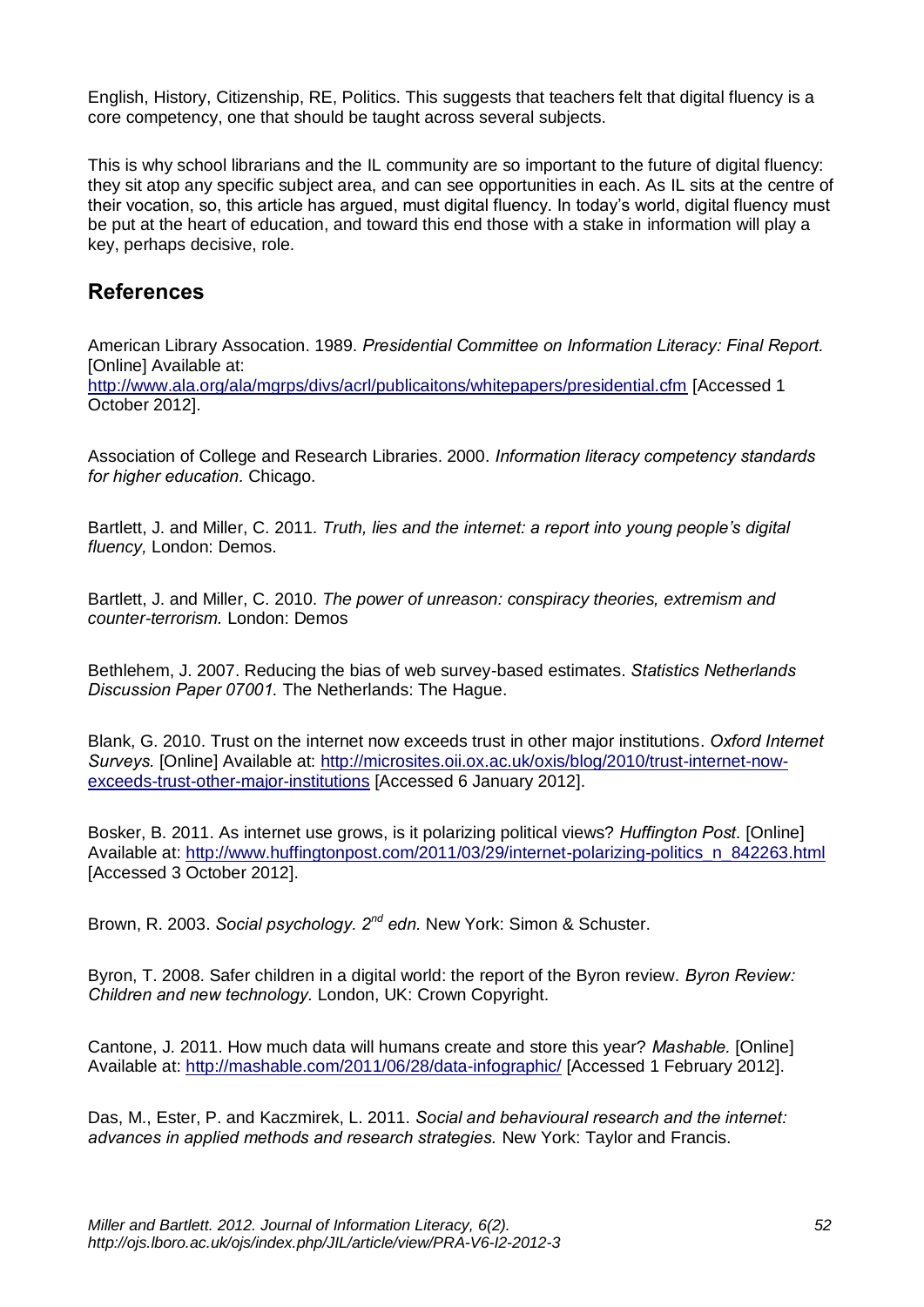Department for Education and Department for Business, Innovation and Skills. 2012*. The 2010 school workforce census.* [Online] Available at: <http://www.education.gov.uk/rsgateway/DB/SFR/s000997/index.shtml> [Accessed 25 July 2012].

Dutton, W., Helsper, E.J., and Gerber, M.M. 2009. *The Internet Britain 2009.* Oxford: Oxford Internet Surveys.

Dutton, W. and Shepard, A. 2006. Trust in the internet as an experience technology. *Information, Communication and Society* 9(4), p.433-451.

Emery, D. 2009. The rise of hate 2.0. *BBC News* 22 June 2009. [Online] Available at: <http://news.bbc.co.uk/1/hi/technology/8097979.stm> [Accessed 11 May 2012].

Gilster, Paul. 1997. *Digital literacy*. New York: John Wiley & Sons.

Gurak, L. 2001. *Cyberliteracy.* New Haven: Yale University Press.

Hardwig, J. 1991. The role of trust in knowledge. *Journal of Philosophy* 88 (12), pp. 693-708.

Livingstone, S. and Bober, M. 2005. UK children go online: final report of key project findings. *London School of Economics and Political Science.* [Online] Available at: [http://www.lse.ac.uk/collections/children-go-online/UKCGO\\_Final\\_report.pdf](http://www.lse.ac.uk/collections/children-go-online/UKCGO_Final_report.pdf) [Accessed 21 July 2011].

Mackey, T. P. and Jacobson, T. E. 2011. Reframing information literacy as a metaliteracy. *College and Research Libraries* 72 (1)*,* pp.62-78*.*

McPherson, M., Smith-Lovin, L. and Cook, J.M. 2001. Birds of a feather flock together. *Annual Review of Sociology* 27, pp.415-444.

Nicolas, D. 2008. Information behavior of the researcher of the future. *University College London CIBER Project*, 11 January 2008. [Online] Available at: [http://www.jisc.ac.uk/media/documents/programmes/reppres/gg\\_final\\_keynote\\_11012008.pdf](http://www.jisc.ac.uk/media/documents/programmes/reppres/gg_final_keynote_11012008.pdf) [Accessed 21 July 2011].

Ofcom. 2011. *UK children's media literacy.* [Online] Available at: <http://stakeholders.ofcom.org.uk/binaries/research/media-literacy/media-lit11/childrens.pdf> [Accessed 7 May 2012].

Ofcom. 2007. *Social inclusion and communications: a review of the literature*. London: The Consumer Panel.

Palfrey, J. and Gasser, U. 2009. *Born digital: understanding the first generation of digital natives.*  London: Basic Books.

Pariser, E. 2011. *The filter bubble: what the internet is hiding from you.* London: Penguin.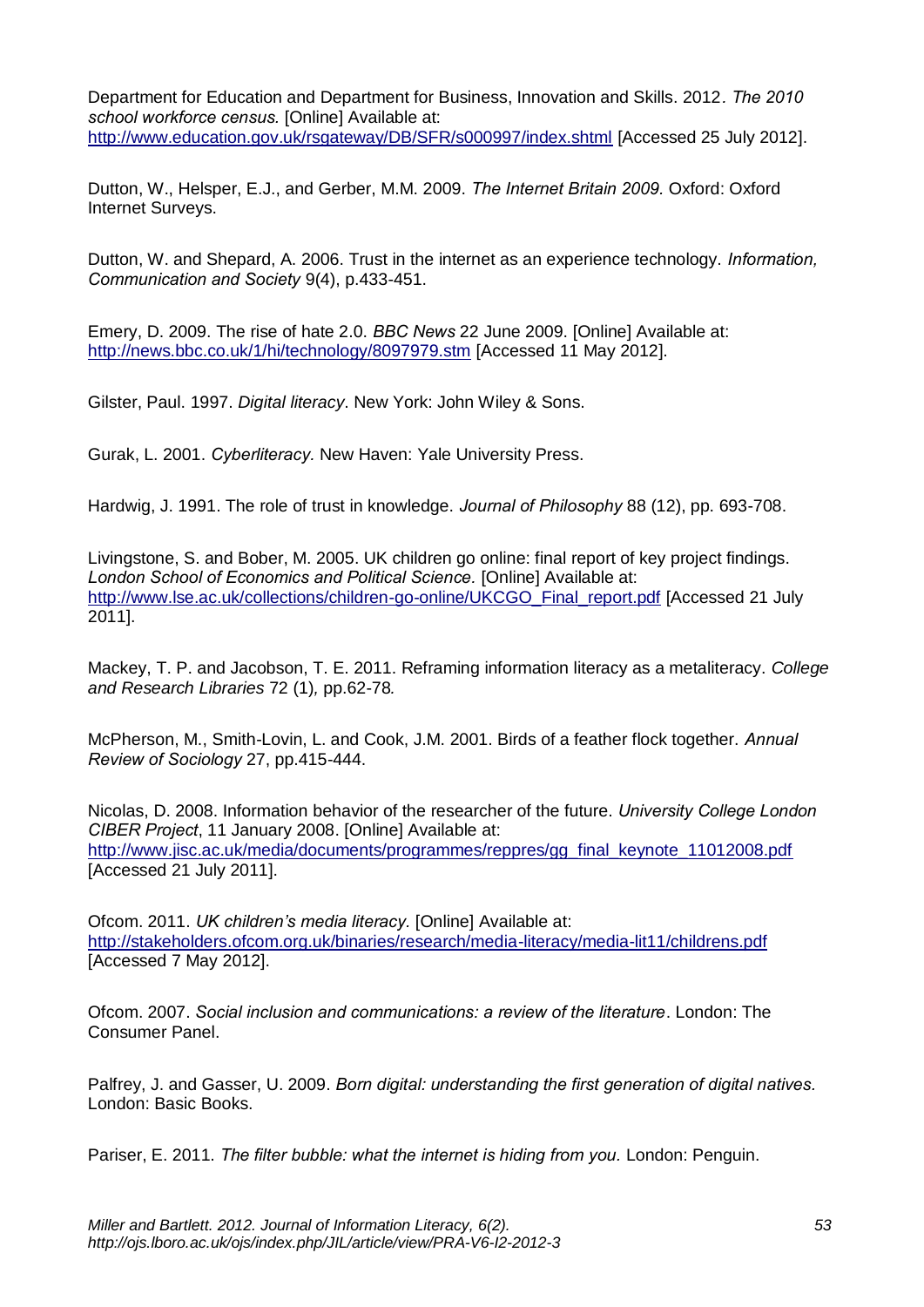Popper, K. 1959. *The logic of scientific discovery.* New York: Basic Books.

Prensky, M. 2001. Digital natives, digital immigrants. *On the Horizon* 9(5), pp.1-6.

Smith, A. 2011. The Internet Campaign 2010*. Pew Internet American Life Project* [Online]. Available at:<http://pewinternet.org/Reports/2011/The-Internet-and-Campaign-2010.aspx> [Accessed 10 May 2011].

Society of College, National and University Libraries (SCONUL). 1999. *Briefing paper: information skills in higher education.* [Online] Available at: [http://www.sconul.ac.uk/groups/information\\_literacy/papers/Seven\\_pillars2.pdf](http://www.sconul.ac.uk/groups/information_literacy/papers/Seven_pillars2.pdf) [Accessed 1 October 2012].

StormFront. 2012. *Martin Luther King Jr. A true historical examination.* [Online] Available at: [http://www.martinlutherking.org](http://www.martinlutherking.org/) [Accessed 1 October 2012].

Sunstein, C. 2009. To become an extremist, hang around with people you agree with. *Spectator*  July 2009, pp.11-14.

Sutherland, S. 2007. *Irrationality*. London: Pinter & Martin.

Tang, John C., et al. 2011. Reflecting on the DARPA red balloon challenge. *Communications of the ACM,* 54(4), pp.78-85.

Telegraph. 2010. Students brains 'rewired' by the internet. *Daily Telegraph.* [Online] Available at: <http://www.ucl.ac.uk/infostudies/research/ciber/telegraph.pdf> [Accessed 11 Feb 2010].

Wason, P.C. 1966. Reasoning. In: Foss, B.M. ed. *New horizons in psychology.* London Penguin: 1966, pp.135-151.

Wikipedia. 2009. *Map of balloon locations* [Online]. Available at: <http://upload.wikimedia.org/wikipedia/en/a/a0/DARPABalloonMap.jpg> [Accessed 18 May 2012].

### **Resources**

For the debate regarding the definition of information literacy (and associated literacies) in an age of online, digital and participatory media, see Paul Gilster's 1997 *Digital literacy* (New York, John Wiley & Sons), The Center for Media Literacy's 2008 contribution, *Literacy for the 21st century*, and the 2007 International ICT Literacy Panel, *Digital transformation: a framework for ICT literacy*.